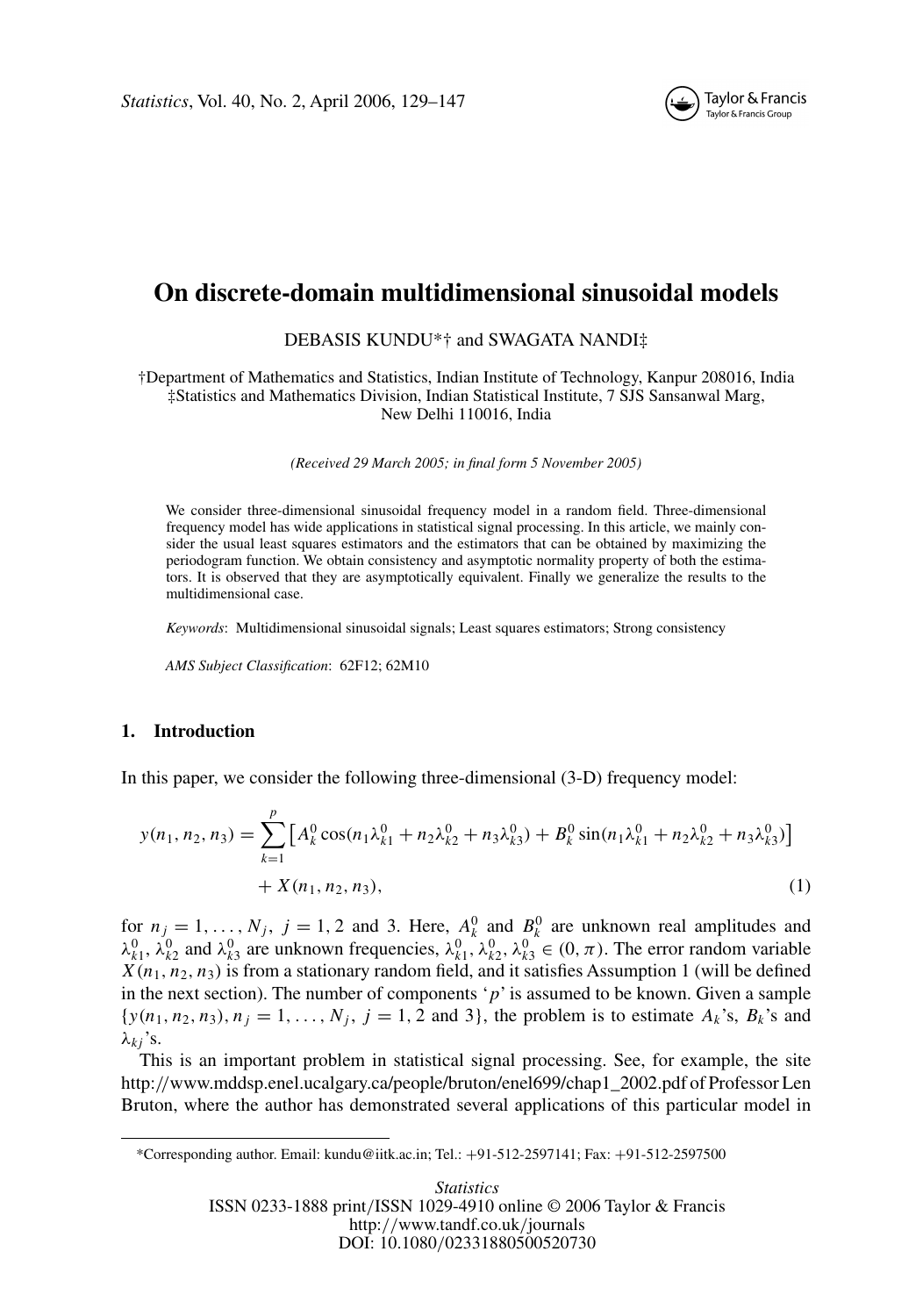signal processing. For some other applications on multidimensional (m-D) periodic signals, such as the radar imaging of scatterers, real aperture radar imaging and m-D NMR data, the readers are referred to Hua [1], Liang *et al.* [2] and Chylla and Markley [3].

Note that model (1) is an extension of the one-dimensional (1-D) frequency model

$$
y(n) = \sum_{k=1}^{p} \left[ A_k^0 \cos(n\lambda_k^0) + B_k^0 \sin(n\lambda_k^0) \right] + X(n). \tag{2}
$$

Here,  $\{X(n)\}\$ is a sequence of 1-D stationary linear process satisfying the 1-D analog of Assumption 1. For a detailed description of *X(n)*, see Assumption 1 of Kundu [4]. Note that model (2) is a very important and well-discussed model in time series and signal processing literature. Several authors, for example, Fisher [5], Hannan [6, 7], Walker [8], Kundu [4, 9] and Rice and Rosenblatt [10], consider this or similar kinds of models and discuss different properties of the corresponding estimators. Stoica [11] provides an extensive list of references related to model (2) till that time.

It may also be mentioned that the 3-D model (1) is also an extension of two-dimensional (2-D) frequency model, which can be written as follows:

$$
y(m, n) = \sum_{k=1}^{p} \left[ A_k^0 \cos(m\lambda_k^0 + n\mu_k^0) + B_k^0 \sin(m\lambda_k^0 + n\mu_k^0) \right] + X(m, n). \tag{3}
$$

Here,  $\lambda_k^0$  and  $\mu_k^0$  are unknown frequencies and  $\{X(m, n)\}\$ is a 2-D sequence of a stationary random field. This is also a very important and well-studied model in statistical signal processing and texture analysis. Several authors consider model (3) or its variants under different assumptions on *X(m, n)*. See, for example, Barbieri and Barone [12], Cabrera and Bose [13], Chun and Bose [14], Hua [15], Kundu and Gupta [16], Lang and McClellan [17], Kundu and Mitra [18], Nandi and Kundu [19], Kundu and Nandi [20, 21], Rao *et al.* [22] and Mitra and Stoica [23]. Estimation of different parameters, asymptotic properties of different estimators and Cramer–Rao lower bound are obtained when *X(m, n)*'s are independent and identically distributed (*i.i.d.*) or when they are from a stationary linear process.

We use the following notation in this article.

$$
\mathbf{n} = (n_1, n_2, n_3) \qquad \mathbf{j} = (j_1, j_2, j_3)
$$
\n
$$
\mathbf{n} - \mathbf{j} = (n_1 - j_1, n_2 - j_2, n_3 - j_3) \qquad \lambda = (\lambda_1, \lambda_2, \lambda_3)
$$
\n
$$
\lambda_k = (\lambda_{k1}, \lambda_{k2}, \lambda_{k3}) \qquad \lambda_k^0 = (\lambda_{k1}^0, \lambda_{k2}^0, \lambda_{k3}^0)
$$
\n
$$
\theta_k = (A_k, B_k, \lambda_{k1}, \lambda_{k2}, \lambda_{k3}) \qquad \theta_k^0 = (A_k^0, B_k^0, \lambda_{k1}^0, \lambda_{k2}^0, \lambda_{k3}^0) \quad \text{for } k = 1, ..., p
$$
\n
$$
\theta = (\theta_1, ..., \theta_p) \qquad \theta^0 = (\theta_1^0, ..., \theta_p^0)
$$
\n
$$
N = N_1 \cdot N_2 \cdot N_3 \qquad N_{(1)} = \min\{N_1, N_2, N_3\}
$$
\n
$$
\sum_{n=1}^N \sum_{n=1}^{N_1} \sum_{n=2}^{N_2} \sum_{n=1}^{N_3} \qquad \sum_{j=-\infty}^{\infty} \sum_{j_1=-\infty}^{\infty} \sum_{j_2=-\infty}^{\infty} \sum_{j_3=-\infty}^{\infty} \sum_{j_4=-\infty}^{\infty} \sum_{j_5=-\infty}^{\infty} \sum_{j_6=-\infty}^{\infty} \sum_{j_7=-\infty}^{\infty} \sum_{j_8=-\infty}^{\infty} \sum_{j_9=-\infty}^{\infty} \sum_{j_1=0}^{\infty} \sum_{j_1=0}^{\infty} \sum_{j_2=0}^{\infty} \sum_{j_3=0}^{\infty} \sum_{j_4=0}^{\infty} \sum_{j_5=0}^{\infty} \sum_{j_6=0}^{\infty} \sum_{j_7=0}^{\infty} \sum_{j_8=0}^{\infty} \sum_{j_9=0}^{\infty} \sum_{j_9=0}^{\infty} \sum_{j_9=0}^{\infty} \sum_{j_9=0}^{\infty
$$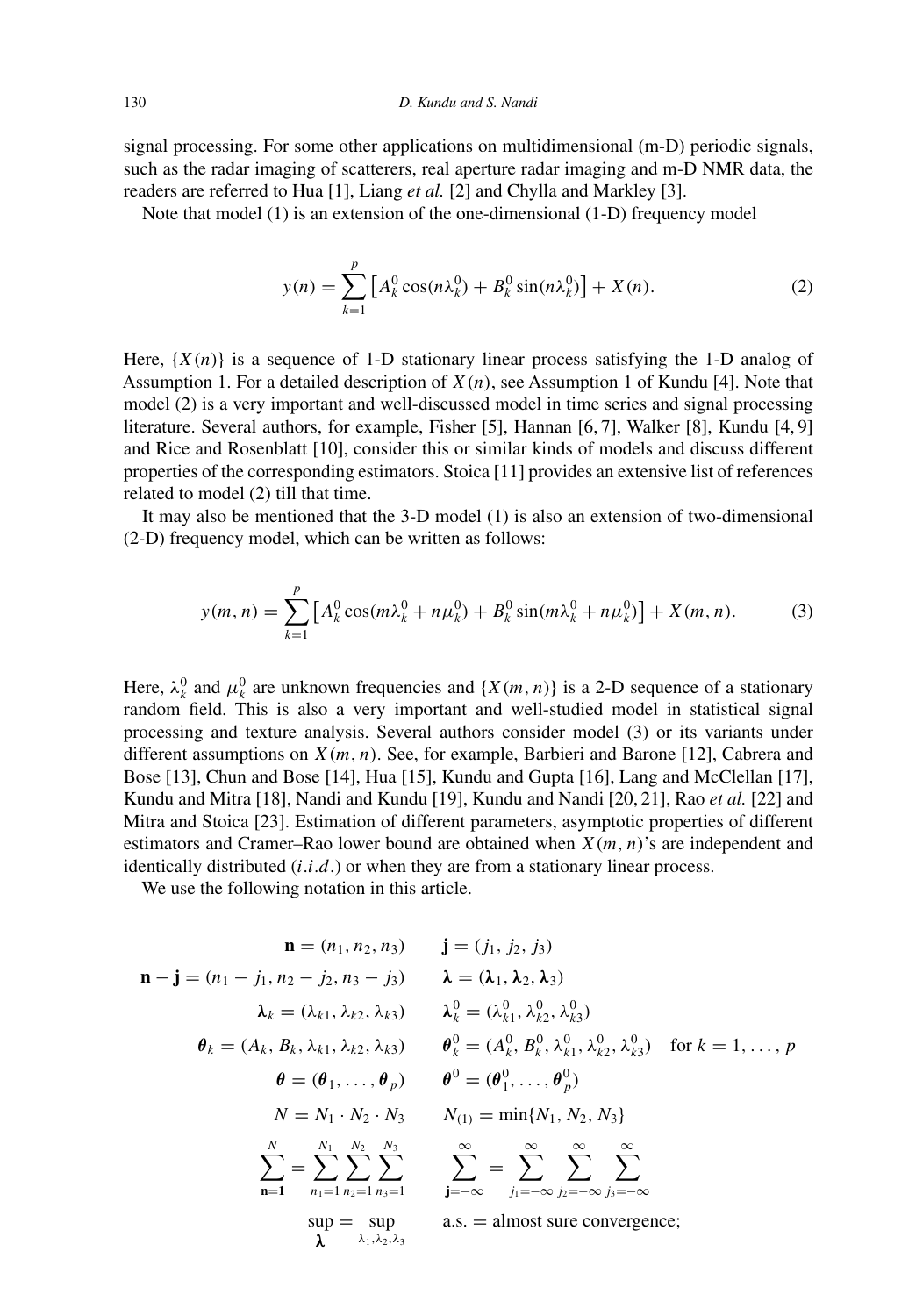$$
\mu(\theta) = \sum_{k=1}^{p} (A_k \cos(n_1 \lambda_{k1} + n_2 \lambda_{k2} + n_3 \lambda_{k3}) + B_k \sin(n_1 \lambda_{k1} + n_2 \lambda_{k2} + n_3 \lambda_{k3}))
$$
  
= 
$$
\sum_{k=1}^{p} (A_k \cos(\mathbf{n} \cdot \mathbf{\lambda}_k) + B_k \sin(\mathbf{n} \cdot \mathbf{\lambda}_k)).
$$

The main aim of this article is to consider the 3-D frequency model and to study different properties of the estimators under the linear stationarity assumption on  $X(\mathbf{n})$ . The stationarity assumption we impose on  $X(n)$  is a natural extension from 1-D or 2-D case to the 3-D case. The two estimators we propose are strongly consistent and their asymptotic distributions are also obtained. It gives an idea of the rate of convergence of the proposed estimators and they can be used to construct confidence bounds of the unknown parameters. We propose mainly two different estimators. The first one is the usual least squares estimators (LSEs), which can be obtained by minimizing

$$
\sum_{n=1}^{N} \left[ y(n) - \sum_{k=1}^{p} \left( A_k \cos(n \cdot \lambda_k) + B_k \sin(n \cdot \lambda_k) \right) \right]^2 \tag{4}
$$

with respect to the unknown parameters.

The second estimators are called the approximate least squares estimators (ALSEs) and they can be obtained by maximizing the periodogram function defined as follows:

$$
\frac{1}{N} \left| \sum_{n=1}^{N} y(n) e^{-i(\lambda \cdot n)} \right|^2.
$$
 (5)

Note that once the frequencies are estimated, the unknown parameters  $A_k$ 's and  $B_k$ 's can be obtained by using the simple regression technique and it will be discussed in section 3. It is observed that the LSEs and ALSEs are asymptotically equivalent under Assumption 1. Both of them provide consistent estimators and they have the same asymptotic distribution.

The rest of the article is organized as follows. In section 2, we provide the consistency of the LSEs and also obtain their joint asymptotic distributions. The consistency and the asymptotic normality results of the ALSEs are discussed in section 3. Section 4 extends the results to the general m-D case, and finally, we conclude the article in section 5.

## **2. Consistency and asymptotic distributions of the LSE's**

In this section, we provide the consistency of the LSEs of the parameters of model (1). For brevity, first we consider  $p = 1$  and in that case, we will use  $\lambda_j$ ,  $\lambda_j^0$ ,  $j = 1, 2, 3, \theta$  and  $\theta^0$ suppressing *k*. Therefore, the LSEs of  $\theta^0 = (A^0, B^0, \lambda_1^0, \lambda_2^0, \lambda_3^0)$  can be obtained by minimizing

$$
Q_N(\boldsymbol{\theta}) = \sum_{n=1}^N (y(n) - \mu(\boldsymbol{\theta}))^2
$$
 (6)

with respect to  $\theta = (A, B, \lambda_1, \lambda_2, \lambda_3)$ . The LSE of  $\theta^0$  will be denoted by  $\hat{\theta} =$  $(\hat{A}, \hat{B}, \hat{\lambda}_1, \hat{\lambda}_2, \hat{\lambda}_3)$ . We need the following assumptions to prove the consistency of the LSEs.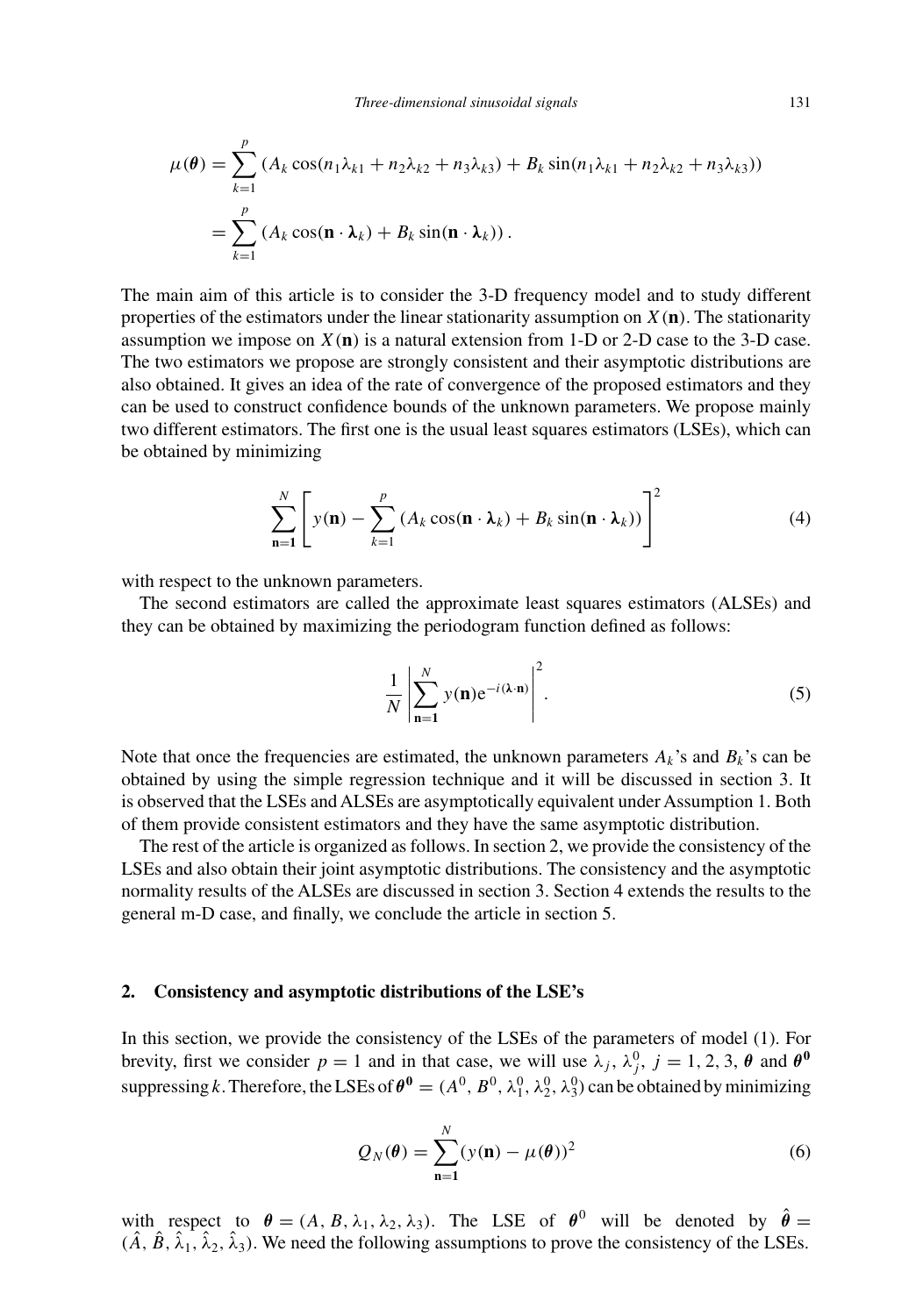ASSUMPTION 1 Let us denote the set of positive integers by Z.  $\{X(n_1, n_2, n_3); n_1, n_2, n_3 \in Z\}$ *can be represented as follows:*

$$
X(\mathbf{n}) = \sum_{\mathbf{j}=-\infty}^{\infty} a(j_1, j_2, j_3) e(n_1 - j_1, n_2 - j_2, n_3 - j_3),
$$

*where*  $a(j_1, j_2, j_3)$ *'s are real constants such that* 

$$
\sum_{j=-\infty}^{\infty} |a(j_1, j_2, j_3)| < \infty,
$$

*and*  $\{e(n_1, n_2, n_3)\}$ ;  $n_1, n_2, n_3 \in \mathbb{Z}\}$  *is a sequence of <i>i.i.d. real-valued random variables with mean zero and finite variance*  $\sigma^2$ .

ASSUMPTION 2 *Let*  $A^0$  *and*  $B^0$  *be arbitrary real numbers and*  $|A^0| + |B^0| > 0$ .

THEOREM 1 *Under Assumptions 1 and 2, the LSEs of the parameters of model(*1*) are strongly consistent.*

*Proof of Theorem 1* See Appendix A.

Now, we obtain the asymptotic distribution of the LSEs of the parameters of model (1). First, we consider the case  $p = 1$ , and then we generalize the result for arbitrary p. We use the following notation. The first derivative of  $Q_N(\theta)$  is a 1 × 5 vector as

$$
Q'_N(\boldsymbol{\theta}) = \left[ \frac{\partial Q_N(\boldsymbol{\theta})}{\partial A}, \frac{\partial Q_N(\boldsymbol{\theta})}{\partial B}, \frac{\partial Q_N(\boldsymbol{\theta})}{\partial \lambda_1}, \frac{\partial Q_N(\boldsymbol{\theta})}{\partial \lambda_2}, \frac{\partial Q_N(\boldsymbol{\theta})}{\partial \lambda_3} \right],
$$

and  $Q_N^{\prime\prime}(\theta)$  is the 5 × 5 second derivative matrix of  $Q_N(\theta)$ . Therefore, expanding  $Q_N^{\prime}(\hat{\theta})$ around  $\theta^0$ , we obtain

$$
Q'_N(\hat{\boldsymbol{\theta}}) - Q'_N(\boldsymbol{\theta}^0) = (\hat{\boldsymbol{\theta}} - \boldsymbol{\theta}^0) Q''_N(\bar{\boldsymbol{\theta}}), \tag{7}
$$

where  $\bar{\theta}$  is a point on the line joining between  $\hat{\theta}$  and  $\theta^0$ . As  $Q'_N(\hat{\theta}) = 0$ , therefore equation (7) can be written as

$$
(\hat{\boldsymbol{\theta}} - \boldsymbol{\theta}^0) \mathbf{D}^{-1} = -Q'_N(\boldsymbol{\theta}^0) \mathbf{D} \left[ \mathbf{D} Q''_N(\bar{\boldsymbol{\theta}}) \mathbf{D} \right]^{-1},\tag{8}
$$

where

$$
\mathbf{D} = \begin{bmatrix} N^{-(1/2)} & 0 & 0 & 0 & 0 \\ 0 & N^{-(1/2)} & 0 & 0 & 0 \\ 0 & 0 & N_1^{-1} N^{-(1/2)} & 0 & 0 \\ 0 & 0 & 0 & N_2^{-1} N^{-(1/2)} & 0 \\ 0 & 0 & 0 & 0 & N_3^{-1} N^{-(1/2)} \end{bmatrix}.
$$

We will show that  $DQ''_N(\bar{\theta})D$  is a full rank matrix a.s. for large  $N_{(1)}$ , therefore for large  $N_{(1)}$ ,  $\mathbf{D} \mathcal{Q}''_N(\bar{\boldsymbol{\theta}}) \mathbf{D}$  is invertible a.s.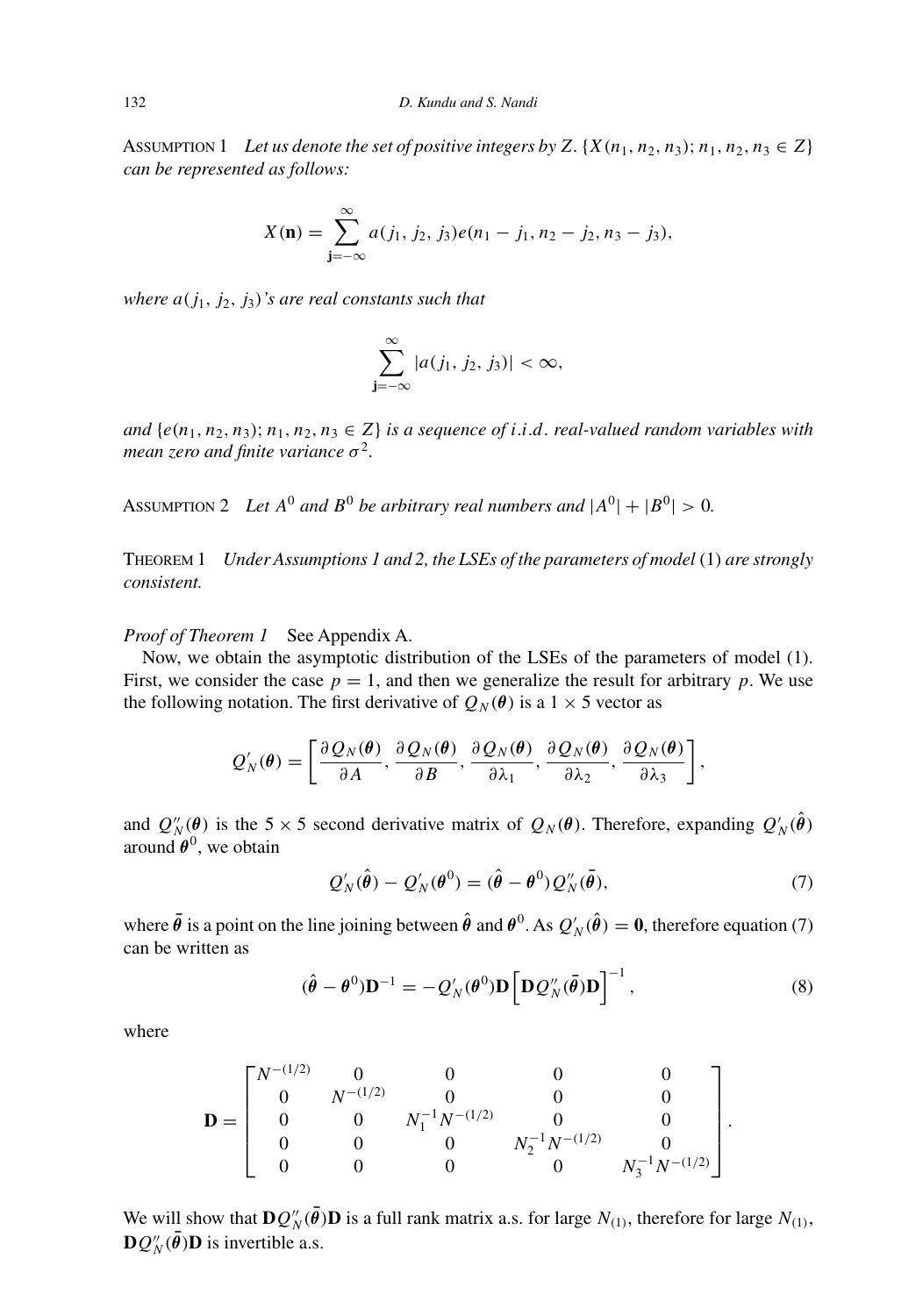The different elements of  $Q'_{N}(\boldsymbol{\theta}^{0})\mathbf{D}$  are as follows:

$$
\frac{\partial}{\partial A} Q_N(\theta^0) = -2 \sum_{n=1}^N X(n) \cos(n \cdot \lambda^0),
$$
  

$$
\frac{\partial}{\partial B} Q_N(\theta^0) = -2 \sum_{n=1}^N X(n) \sin(n \cdot \lambda^0),
$$
  

$$
\frac{\partial}{\partial \lambda_k} Q_N(\theta^0) = 2 \sum_{n=1}^N n_k X(n) [A^0 \sin(n \cdot \lambda^0) - B^0 \cos(n \cdot \lambda^0)], \text{ for } k = 1, 2, 3.
$$

We need the following trigonometric results for  $\lambda_1, \lambda_2, \lambda_3 \in (0, \pi)$ :

$$
\lim_{N_{(1)} \to \infty} \frac{1}{N} \sum_{n=1}^{N} \cos^2(\mathbf{n} \cdot \mathbf{\lambda}) = \lim_{N_{(1)} \to \infty} \frac{1}{N} \sum_{n=1}^{N} \sin^2(\mathbf{n} \cdot \mathbf{\lambda}) = \frac{1}{2},
$$
(9)

$$
\lim_{N_{(1)} \to \infty} \frac{1}{N} \sum_{n=1}^{N} \cos(n \cdot \lambda) \sin(n \cdot \lambda) = 0,
$$
\n(10)

and for  $k = 1, 2, 3$ 

$$
\lim_{N_{(1)}\to\infty}\frac{1}{N_kN}\sum_{n=1}^N n_k\cos^2(\mathbf{n}\cdot\mathbf{\lambda})=\lim_{N_{(1)}\to\infty}\frac{1}{N_kN}\sum_{n=1}^N n_k\sin^2(\mathbf{n}\cdot\mathbf{\lambda})=\frac{1}{4},\quad (11)
$$

$$
\lim_{N_{(1)} \to \infty} \frac{1}{N_k^2 N} \sum_{n=1}^N n_k^2 \cos^2(\mathbf{n} \cdot \mathbf{\lambda}) = \lim_{N_{(1)} \to \infty} \frac{1}{N_k^2 N} \sum_{n=1}^N n_k^2 \sin^2(\mathbf{n} \cdot \mathbf{\lambda}) = \frac{1}{6}.
$$
 (12)

Results (9)–(12) can be found in Mangulis [24]. Let us look at the matrix:  $\lim_{N_{(1)} \to \infty} [\mathbf{D}Q_N''(\boldsymbol{\theta}^0)\mathbf{D}]$ . The  $(1, 1)$ th element of the limiting matrix can be written as:

$$
\lim_{N_{(1)}\to\infty}\frac{1}{N}\frac{\partial^2 Q_N(\boldsymbol{\theta}^0)}{\partial A^2}=\lim_{N_{(1)}\to\infty}\frac{2}{N}\sum_{n=1}^N\cos^2(n\cdot\lambda)=1\quad\text{(using (9))}.
$$

Similarly, using equations  $(9)$ – $(12)$ , it follows that

$$
\lim_{N_{(1)}\to\infty}\left[\mathbf{D}Q''_N(\boldsymbol{\theta}^0)\mathbf{D}\right]=\boldsymbol{\Sigma},
$$

where

$$
\pmb{\Sigma} = \begin{bmatrix} \pmb{\Sigma}_{11} & \pmb{\Sigma}_{12} \\ \pmb{\Sigma}_{21} & \pmb{\Sigma}_{22} \end{bmatrix}
$$

and

$$
\mathbf{\Sigma}_{11} = \mathbf{I}_{2 \times 2}, \quad \mathbf{\Sigma}_{12} = \mathbf{\Sigma}_{21}^T = \frac{1}{2} \begin{bmatrix} B^0 & B^0 & B^0 \\ -A^0 & -A^0 & -A^0 \end{bmatrix}
$$

$$
\mathbf{\Sigma}_{22} = \left(A^{0^2} + B^{0^2}\right) \begin{bmatrix} \frac{1}{3} & \frac{1}{4} & \frac{1}{4} \\ \frac{1}{4} & \frac{1}{3} & \frac{1}{4} \\ \frac{1}{4} & \frac{1}{4} & \frac{1}{3} \end{bmatrix}.
$$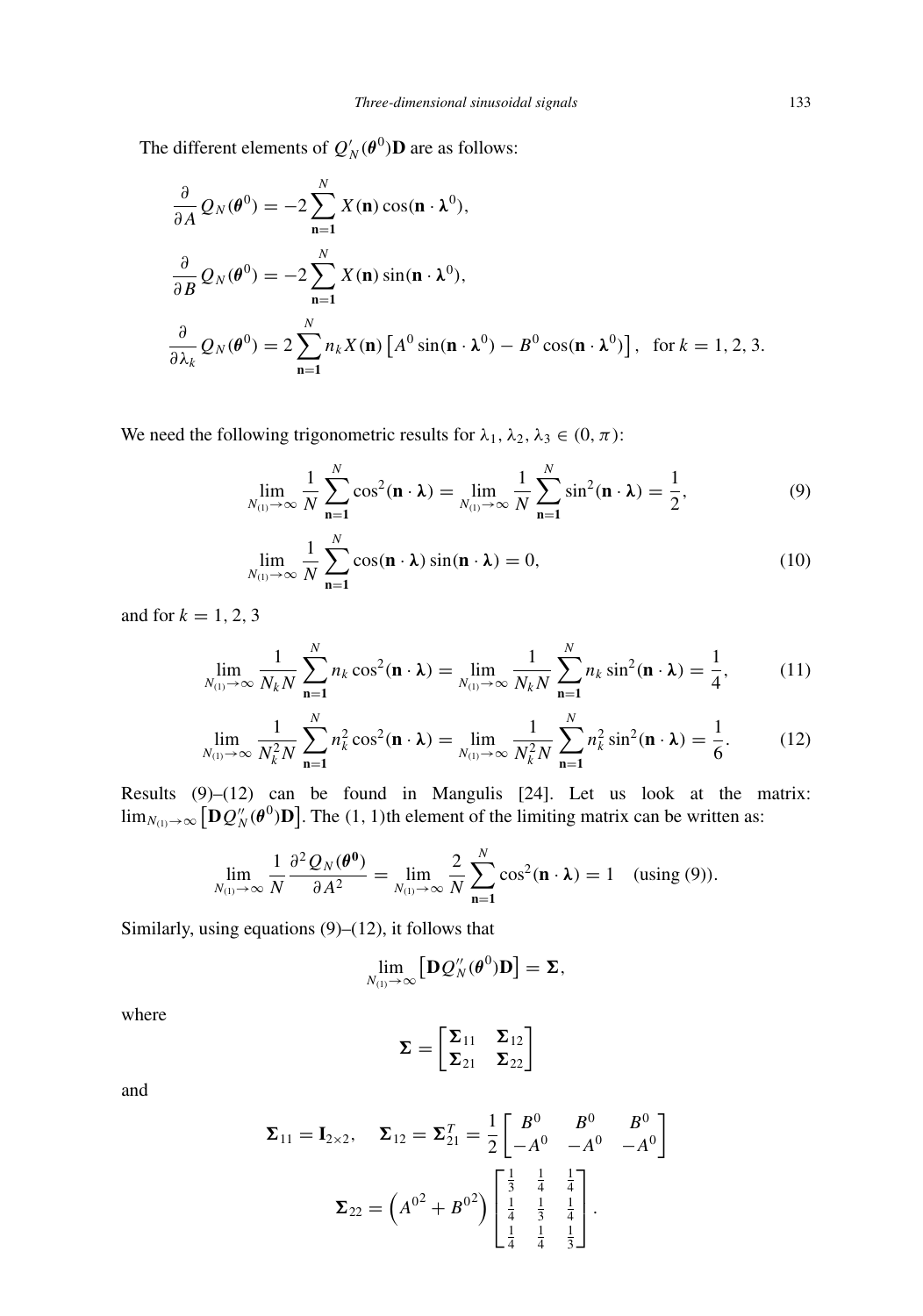As  $\bar{\theta}$  converges to  $\theta^0$ ,  $\left[\mathbf{D}Q_N''(\bar{\theta})\mathbf{D}\right]$  converges to  $\left[\mathbf{D}Q_N''(\theta^0)\mathbf{D}\right] = \mathbf{\Sigma} > 0$ . So  $\left[\mathbf{D}Q_N''(\bar{\theta})\mathbf{D}\right]$ , is a full rank matrix a.s. for large  $N_{(1)}$ . Now, using the central limit theorem of the linear process [25, pp. 251–256] and using the earlier mentioned trigonometric results, it follows that  $[Q'_N(\theta^0)$ **D** $]$  converges to a 5-variate normal distribution, with mean vector zero and dispersion matrix  $2\sigma^2 c \Sigma$ , where

$$
c = \left| \sum_{\mathbf{j} = -\infty}^{\infty} a(\mathbf{j}) e^{-i(\mathbf{j} \cdot \lambda^0)} \right|^2, \tag{13}
$$

and  $\Sigma$  is defined earlier. Therefore, from equation (8), we have the following result.

THEOREM 2 *Under Assumptions 1 and 2, the limiting distribution of*

$$
\{N^{(1/2)}(\hat{A}-A^0), N^{(1/2)}(\hat{B}-B^0), N_1N^{(1/2)}(\hat{\lambda}_1-\lambda_1^0), N_2N^{(1/2)}(\hat{\lambda}_2-\lambda_2^0), N_3N^{(1/2)}(\hat{\lambda}_3-\lambda_3^0)\}\
$$

 $as\ N_{(1)} \to \infty$  *is a 5-variate normal distribution with mean vector zero and dispersion matrix*  $2\sigma^2 c \Sigma^{-1}$ , where  $\Sigma^{-1}$  has the following structure

$$
\Sigma^{-1} = \frac{1}{(A^{0^2} + B^{0^2})} \begin{bmatrix} A^{0^2} + 10B^{0^2} & -9A^0B^0 & -6B^0 & -6B^0 & -6B^0 \\ -9A^0B^0 & 10A^{0^2} + B^{0^2} & 6A^0 & 6A^0 & 6A^0 \\ -6B^0 & 6A^0 & 12 & 0 & 0 \\ -6B^0 & 6A^0 & 0 & 12 & 0 \\ -6B^0 & 6A^0 & 0 & 0 & 12 \end{bmatrix}.
$$

*For the general model (*1*), the following assumption is required.*

ASSUMPTION 3 Let  $A_1^0, \ldots, A_p^0$  and  $B_1^0, \ldots, B_p^0$  are arbitrary real numbers such that  $A_j^0$  and *B*<sup>0</sup><sub>*j*</sub> are not simultaneously equal to zero for all *j*. The frequencies  $\lambda_{1j}^0, \ldots, \lambda_{pj}^0, j = 1, 2, 3$ , *are distinct.*

Then the result for the general model (1) can be stated as follows.

THEOREM 3 *Under Assumptions 1 and 3, the limiting distribution of*

$$
\{N^{(1/2)}(\hat{A}_k - A_k^0), N^{(1/2)}(\hat{B}_k - B_k^0), N_1N^{(1/2)}(\hat{\lambda}_{k1} - \lambda_{k1}^0), N_2N^{(1/2)}(\hat{\lambda}_{k2} - \lambda_{k2}^0), N_3N^{(1/2)}(\hat{\lambda}_{k3} - \lambda_{k3}^0)\}
$$

 $as\ N_{(1)}\to\infty$  is a 5-variate normal distribution with mean vector zero and dispersion matrix  $2\sigma^2 c_k \Sigma_k^{-1}$ , where the expressions for  $c_k$  and  $\Sigma_k^{-1}$  can be obtained by replacing  $A^0$ ,  $B^0$ ,  $\lambda_1^0$ ,  $\lambda_2^0$ ,  $\lambda_3^0$  with  $A_k^0$ ,  $B_k^0$ ,  $\lambda_{k1}^0$ ,  $\lambda_{k2}^0$ ,  $\lambda_{k3}^0$  respectively. Moreover,  $(\hat{A}_k, \hat{B}_k, \hat{\lambda}_{k1}, \hat{\lambda}_{k2}, \hat{\lambda}_{k3})$  and  $(\hat{A}_m, \hat{B}_m, \hat{\lambda}_{m1}, \hat{\lambda}_{m2}, \hat{\lambda}_{m3})$  *are asymptotically independent for*  $k \neq m$ *.* 

### **3. Consistency and asymptotic distribution of the ALSEs**

In this section, we consider the ALSEs of the different unknown parameters. Here also first we consider model (1) with  $p = 1$ . As in section 3, we suppress k for brevity. The ALSEs of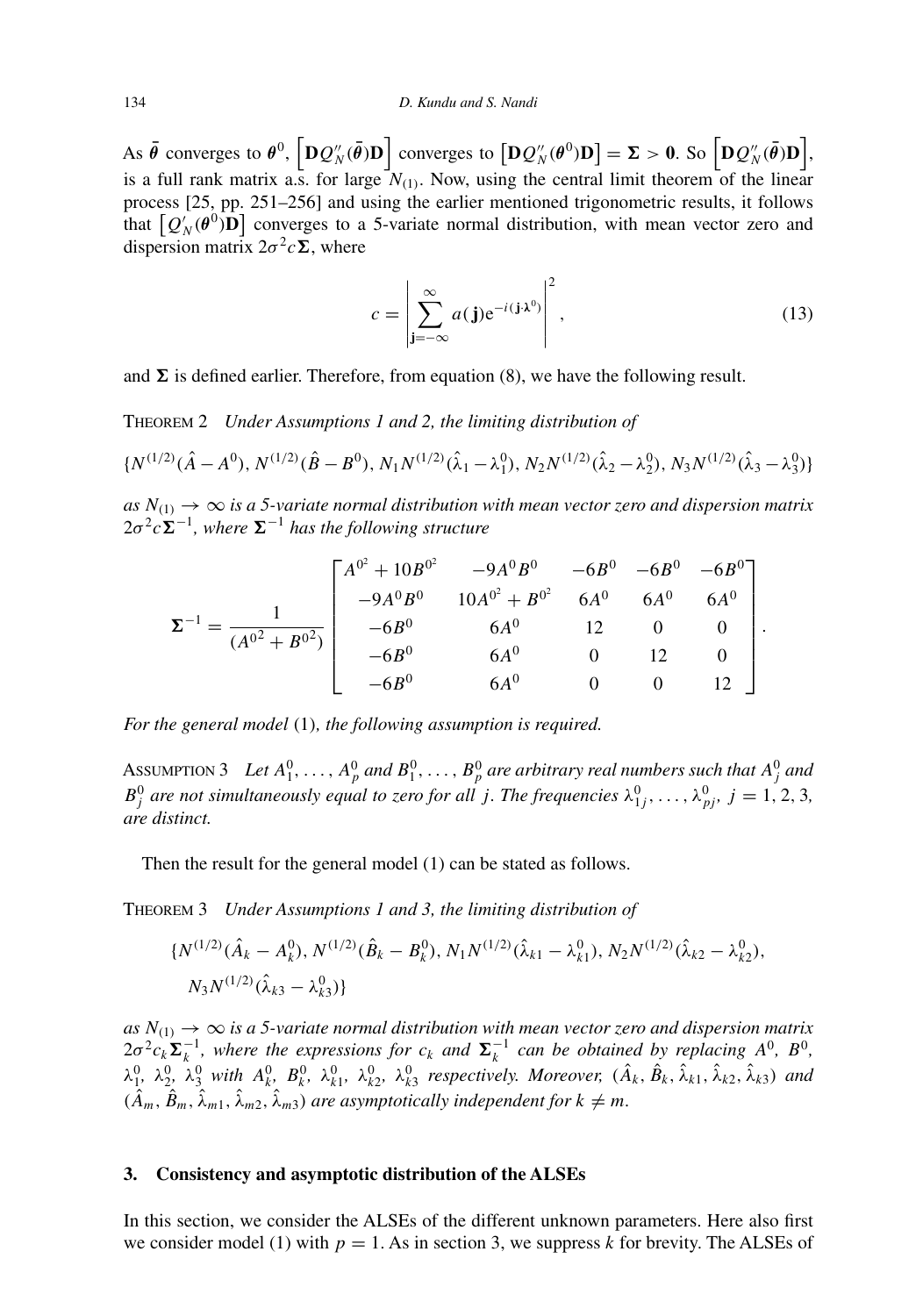$λ_1$ ,  $λ_2$  and  $λ_3$  can be obtained by maximizing the periodogram function

$$
I(\lambda) = \frac{1}{N} \left| \sum_{n=1}^{N} y(n) e^{-i(n\lambda)} \right|^2.
$$
 (14)

If  $\tilde{\lambda} = (\tilde{\lambda}_1, \tilde{\lambda}_2, \tilde{\lambda}_3)$  maximizes  $I(\lambda)$ , then  $\tilde{\lambda}$  is called the ALSE of  $\lambda^0$ . Once we obtain  $\tilde{\lambda}$ , along the same lines as Hannan [6] and Walker [8], we propose the ALSEs of *A* and *B* as

$$
\tilde{A} = \frac{2}{N} \sum_{n=1}^{N} y(n) \cos(\tilde{\lambda} \cdot n),
$$
\n(15)

$$
\tilde{B} = \frac{2}{N} \sum_{n=1}^{N} y(n) \sin(\tilde{\lambda} \cdot n).
$$
 (16)

We have the following results.

THEOREM 4 *Under Assumptions 1 and 2, the ALSE, λ*˜*, converges to λ*<sup>0</sup> *almost surely.*

*Proof of Theorem 4* See Appendix B.

THEOREM 5 *Under Assumptions 1 and 2, the ALSEs, A*˜ *and B*˜*, as defined in equations (*15*) and (*16*), are strongly consistent estimators of A*<sup>0</sup> *and B*<sup>0</sup>*, respectively.*

*Proof of Theorem 5* See Appendix B.

THEOREM 6 *Under Assumptions 1 and 2, the limiting distribution of*

$$
\left\{ N^{(1/2)}(\tilde{A} - A^0), N^{(1/2)}(\tilde{B} - B^0), N_1 N^{(1/2)}(\tilde{\lambda}_1 - \lambda_1^0), N_2 N^{(1/2)}(\tilde{\lambda}_2 - \lambda_2^0), N_3 N^{(1/2)}(\tilde{\lambda}_3 - \lambda_3^0) \right\},
$$

*as*  $N_{(1)} \rightarrow \infty$ *, is same as that of the LSEs.* 

## **4. Multidimensional model**

In this section, we consider the m-D frequency model. For avoiding repetitions, we mainly consider the LSEs; similar results follow for the ALSEs also. For brevity, we use the following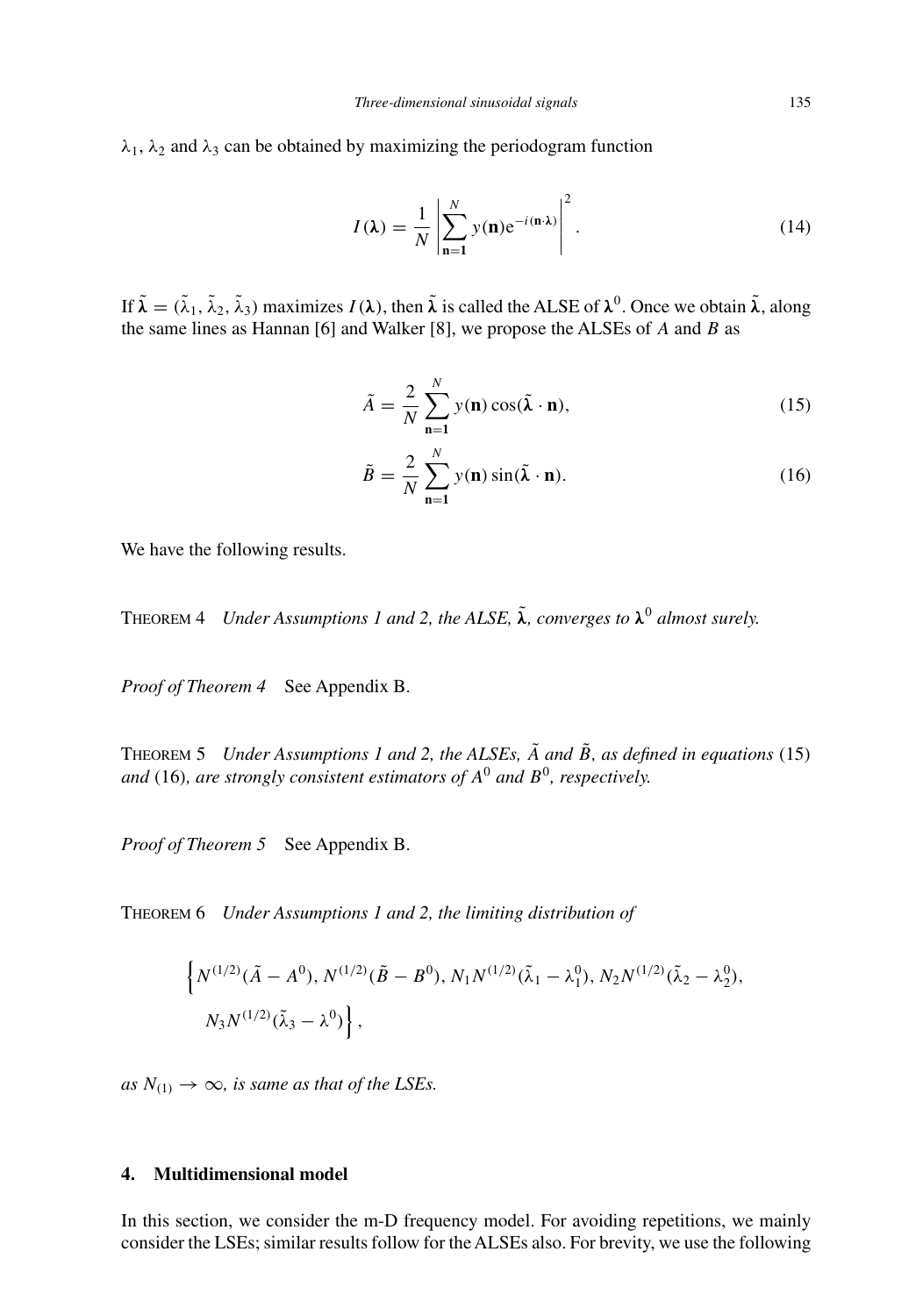notation in this section, and they should not create any confusion with the previous sections.

$$
\mathbf{n} = (n_1, \dots, n_m) \quad \mathbf{j} = (j_1, \dots, j_m)
$$
\n
$$
\mathbf{n} - \mathbf{j} = (n_1 - j_1, \dots, n_m - j_m) \quad \lambda = (\lambda_1, \dots, \lambda_m)
$$
\n
$$
\lambda_k = (\lambda_{k1}, \dots, \lambda_{km}) \quad \lambda_k^0 = (\lambda_{k1}^0, \dots, \lambda_{km}^0)
$$
\n
$$
\theta_k = (A_k, B_k, \lambda_{k1}, \dots, \lambda_{km}) \quad \theta_k^0 = (A_k^0, B_k^0, \lambda_{k1}^0, \dots, \lambda_{km}^0), \quad \text{for } k = 1, \dots, p
$$
\n
$$
\theta = (\theta_1, \dots, \theta_p) \quad \theta^0 = (\theta_1^0, \dots, \theta_p^0)
$$
\n
$$
N = N_1, \dots, N_m \quad N_{(1)} = \min\{N_1, \dots, N_m\}
$$
\n
$$
\sum_{n=1}^N = \sum_{n=1}^{N_1} \dots \sum_{n_m=1}^{N_m} \sum_{j=-\infty}^{\infty} \sum_{j_1=-\infty}^{\infty} \dots \sum_{j_m=-\infty}^{\infty}
$$
\n
$$
\sup \sum_{k=1}^{\infty} = \sup_{\lambda_1, \dots, \lambda_m} \sum_{j_k=-\infty}^{\infty} \sum_{j_k=-\infty}^{\infty} \sum_{j_k=-\infty}^{\infty} \dots \sum_{j_k=-\infty}^{\infty}
$$
\n
$$
\mu(\theta) = \sum_{k=1}^p (A_k \cos(n_1\lambda_{k1} + \dots + n_m\lambda_{km}) + B_k \sin(n_1\lambda_{k1} + \dots + n_m\lambda_{km}))
$$

With the above mentioned notation, the most general m-D sinusoidal model is as follows:

$$
y(\mathbf{n}) = \sum_{k=1}^{p} \left[ A_k^0 \cos(\mathbf{n} \cdot \mathbf{\lambda}_k^0) + B_k^0 \sin(\mathbf{n} \cdot \mathbf{\lambda}_k^0) \right] + X(\mathbf{n}).
$$
 (17)

Here,  $A_k^0$ ,  $B_k^0$  and  $\lambda_k^0$  satisfy similar assumptions as defined in section 1 and  $X(\mathbf{n})$  satisfies assumption 4, which is an obvious modification of Assumption 1.

ASSUMPTION 4 *X*(**n**) *can be represented as follows for*  $n_1, \ldots, n_m \in \mathbb{Z}$ :

$$
X(\mathbf{n}) = \sum_{\mathbf{j}=-\infty}^{\infty} a(\mathbf{j}) e(\mathbf{n} - \mathbf{j}),
$$

*where a(***j***)'s are real constants such that*

$$
\sum_{\mathbf{j}=-\infty}^{\infty} |a(\mathbf{j})| < \infty,
$$

*and*  $\{e(\mathbf{n}); n_1, \ldots, n_m \in \mathbb{Z}\}$  *is a m-D sequence of i.i.d. random variables with mean zero and finite variance*  $\sigma^2$ .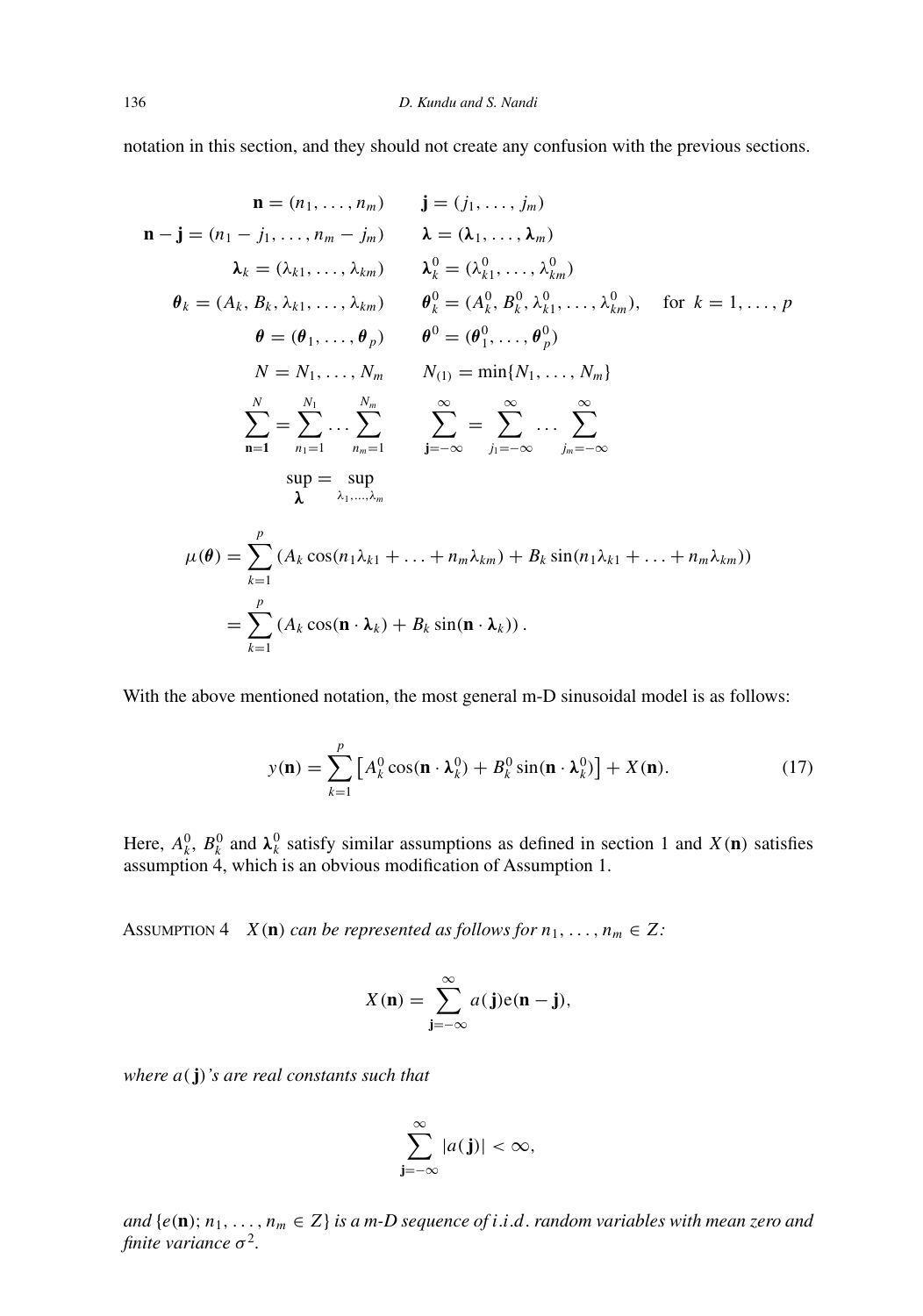First, we consider LSEs of the unknown parameters and they can be obtained by minimizing

$$
Q_N(\boldsymbol{\theta}) = \sum_{n=1}^N (y(n) - \mu(\boldsymbol{\theta}))^2, \qquad (18)
$$

with respect to the unknown parameters. For notational simplicity, let us consider  $p = 1$ , i.e. we consider the following model

$$
y(\mathbf{n}) = A^0 \cos(\mathbf{n} \cdot \mathbf{\lambda}^0) + B^0 \sin(\mathbf{n} \cdot \mathbf{\lambda}^0) + X(\mathbf{n}).
$$
 (19)

If  $\hat{A}$ ,  $\hat{B}$ ,  $\hat{\lambda}$ (=  $(\hat{\lambda}_1, \dots, \hat{\lambda}_m)$ ) denote the LSEs of  $A^0$ ,  $B^0$  and  $\lambda^0$ , respectively, then we have the following results (the proofs are available in Appendix C).

THEOREM 7 *Under Assumptions 2 and 4, A*ˆ*, B*ˆ *and λ*ˆ *are strongly consistent estimators of*  $A^0$ ,  $B^0$  *and*  $\lambda^0$ *, respectively.* 

THEOREM 8 *Under Assumptions 2 and 4, the limiting distribution of*

$$
\{N^{(1/2)}(\hat{A}-A^0), N^{(1/2)}(\hat{B}-B^0), N_1N^{(1/2)}(\hat{\lambda}_1-\lambda_1^0), \ldots, N_mN^{(1/2)}(\hat{\lambda}_m-\lambda_m^0)\}\
$$

 $as\ N_{(1)} \to \infty$  *is a (m + 2)-variate normal distribution with mean vector zero and dispersion matrix* 2*σ*<sup>2</sup>*c***Σ**<sup>−1</sup>*, where the matrix* **Σ**<sup>−1</sup> *has the following structure* 

$$
\Sigma^{-1} = \frac{1}{(A^{0^2} + B^{0^2})} \begin{bmatrix} A^{0^2} + (3m+1)B^{0^2} & -3mA^0B^0 & -6B^0 & \dots & -6B^0 \\ -3mA^0B^0 & (3m+1)A^{0^2} + B^{0^2} & 6A^0 & \dots & 6A^0 \\ -6B^0 & 6A^0 & 12 & \dots & 0 \\ \vdots & \vdots & \vdots & \ddots & \vdots \\ -6B^0 & 6A^0 & 0 & \dots & 12 \end{bmatrix},
$$

*and c is same as defined in (*13*), but with the new notation.*

This distribution says that provided all  $N_k$ 's are same, all frequencies can be estimated with equal accuracy whatever be the dimension of the model, whereas the asymptotic variances of *A* and *B* increase with increasing number of dimension. In addition, the asymptotic dependence between *A* and every frequency is same in each dimension. The same is true for *B* also. Moreover, Theorem 8 can be extended for arbitrary *p* in the same way as Theorem 3.

### **5. Conclusions**

In this article, we first consider the 3-D and then the m-D sinusoidal models in the presence of additive stationary errors. We have considered two different estimators mainly the LSEs and the estimators obtained by maximizing the periodogram function, known as the ALSEs. We have obtained the consistency and the asymptotic distributions of both the estimators, and it is observed that the two estimators are equivalent. Our results generalize several 1-D or 2-D results to the m-D case. One important problem that we did not address is the computational aspects of the two estimators. It is well known that even for one or two dimensions, the computational problem is quite challenging; therefore, it is expected that for higher dimension, the problem will be more challenging. More work is needed in that direction.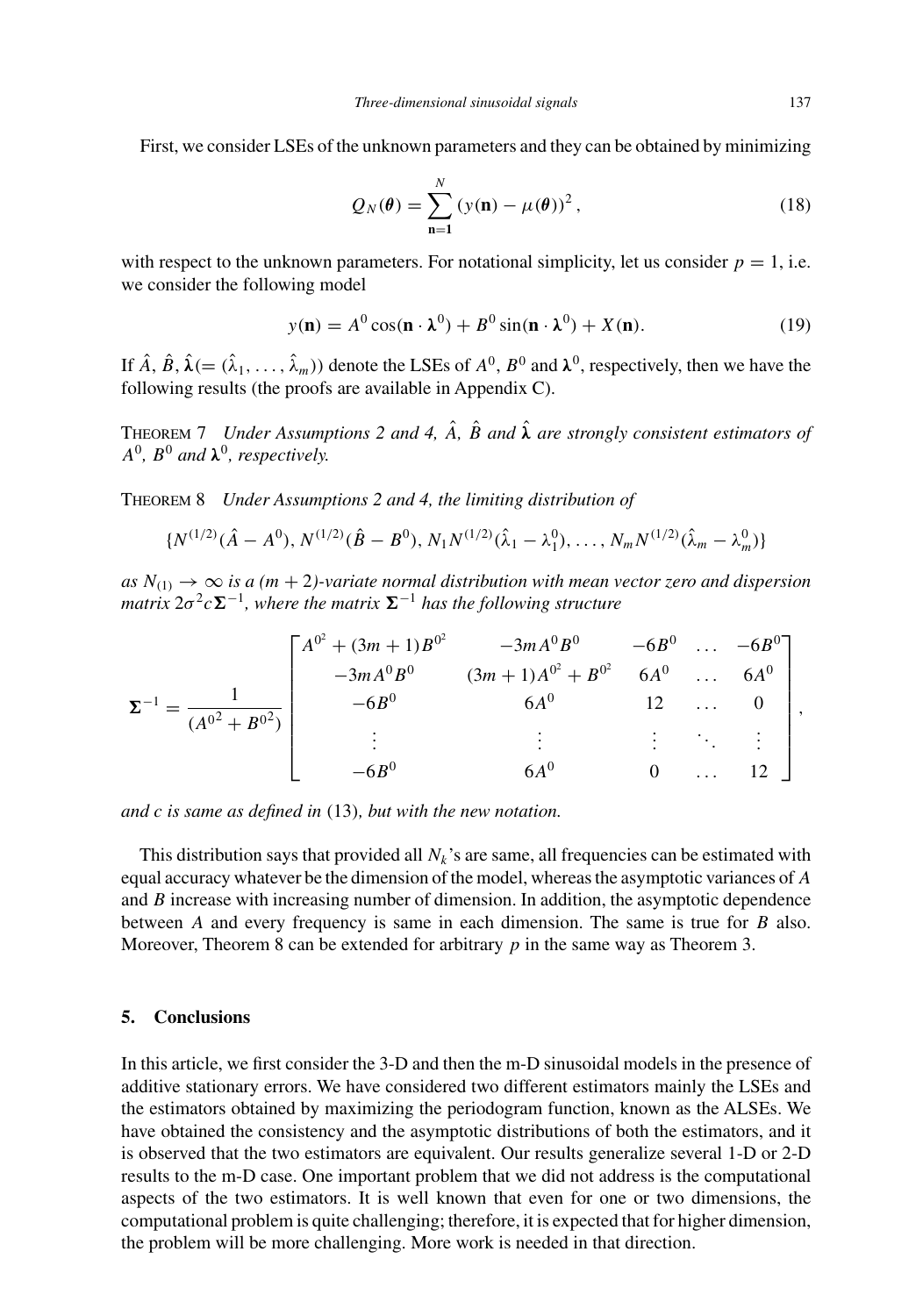## **Acknowledgements**

The authors would like to thank the referees for their valuable comments which certainly helped to improve the earlier draft of the manuscript and also the editor-in-chief Professor Dr. Olaf Bunke for his encouragement.

## **Appendix A**

We need the following lemmas to prove the necessary results.

LEMMA 1 *Let us denote*

$$
S_{\delta,M} = \left\{\boldsymbol{\theta}; \boldsymbol{\theta} = (A, B, \lambda_1, \lambda_2, \lambda_3), |\boldsymbol{\theta} - \boldsymbol{\theta}^0| \geq 5\delta, |A - A^0| \leq M, |B - B^0| \leq M \right\},\
$$

*for any*  $\delta > 0$  *and for some*  $M < \infty$ *, if* 

$$
\liminf_{N_{(1)}\to\infty}\inf_{\boldsymbol{\theta}\in S_{\delta,M}}\frac{1}{N}\left[Q_N(\boldsymbol{\theta})-Q_N(\boldsymbol{\theta}^0)\right]>0,\quad \text{a.s.,}\tag{20}
$$

*.*

*then*  $\hat{\boldsymbol{\theta}}$  *is a strongly consistent estimator of*  $\boldsymbol{\theta}^0$ .

*Proof of Lemma 1* The proof is similar to that of Lemma 1 of Kundu and Nandi [21], see also Wu [26].

LEMMA 2 *If*  $X(n)$  *satisfy Assumption 1, then as*  $N_{(1)} \rightarrow \infty$ *,* 

$$
\sup_{\lambda} \left| \frac{1}{N} \sum_{n=1}^{N} X(n) e^{i(n \cdot \lambda)} \right| \to 0 \quad a.s.
$$

*Proof of Lemma 2* Observe that

$$
\sup_{\lambda} \frac{1}{N} \left| \sum_{n=1}^{N} X(n) e^{i(n \cdot \lambda)} \right| = \sup_{\lambda} \frac{1}{N} \left| \sum_{n=1}^{N} \sum_{j=-\infty}^{\infty} a(j) e(n-j) e^{i(n \cdot \lambda)} \right|
$$
  

$$
\leq \frac{1}{N} \sum_{j=-\infty}^{\infty} |a(j)| \sup_{\lambda} \left| \sum_{n=1}^{N} e(n-j) e^{i(n \cdot \lambda)} \right|
$$

Therefore,

$$
E\left(\sup_{\lambda} \frac{1}{N} \left| \sum_{n=1}^{N} X(n) e^{i(n \cdot \lambda)} \right| \right) \leq \frac{1}{N} \sum_{j=-\infty}^{\infty} |a(j)| E\left(\sup_{\lambda} \left| \sum_{n=1}^{N} e(n-j) e^{i(n \cdot \lambda)} \right| \right)
$$
  

$$
\leq \sum_{j=-\infty}^{\infty} |a(j)| \frac{1}{N} \left\{ E\left(\sup_{\lambda} \left| \sum_{n=1}^{N} e(n-j) e^{i(n \cdot \lambda)} \right| \right)^2 \right\}^{1/2}.
$$
 (21)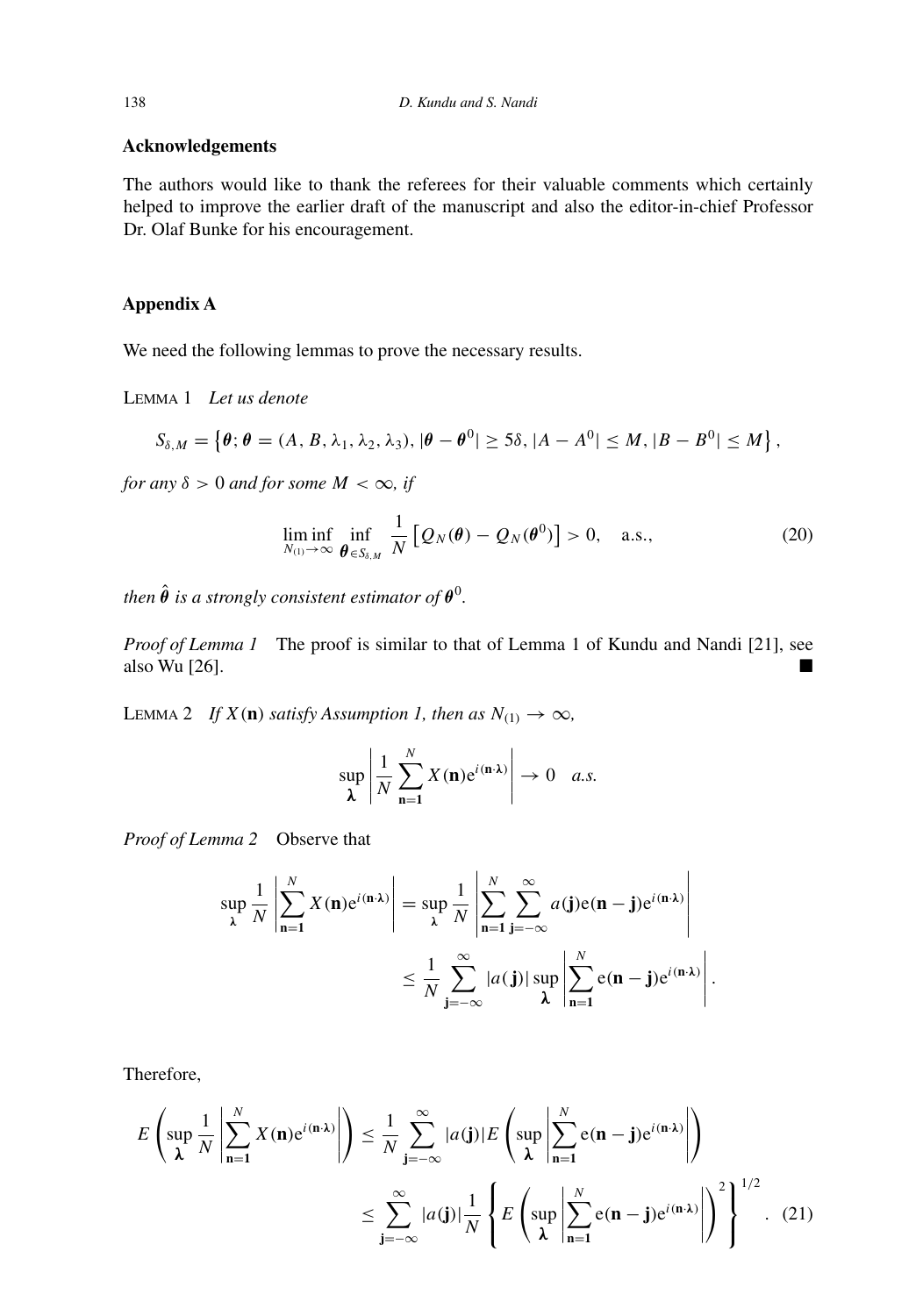Now consider

$$
\frac{1}{N} \left\{ E \left( \sup_{\lambda} \left| \sum_{n=1}^{N} e(n-j) e^{i(n \cdot \lambda)} \right|^2 \right) \right\}^{1/2}
$$
\n
$$
\leq \frac{1}{N} \left[ E \sup_{\lambda} \left( \sum_{n=1}^{N} e(n-j) \cos(n \cdot \lambda) \right)^2 + E \sup_{\lambda} \left( \sum_{n=1}^{N} e(n-j) \sin(n \cdot \lambda) \right)^2 \right]. \quad (22)
$$

Using the 1-D result of Kundu [4, p. 225], it follows that the right-hand side of equation (22) is of the order

$$
\frac{1}{N} \left[ N + N^{(3/2)} \right]^{(1/2)} = N^{-(1/4)}.
$$

Therefore, the right-hand side of equation (21) is *O(N*<sup>−</sup>1*/*<sup>4</sup>*)*. Now if we take any subsequence  $\{N^{\delta}\}=\{N_1^{\delta}\cdot N_2^{\delta}\cdot N_3^{\delta}\}\$  of  $\{N\}$ , where  $\delta > 4$ , then the right-hand side of equation (21) is summable over that subsequence. Let us take  $\delta = 5$ , therefore by Chebyshev's inequality and using the Borel–Cantelli lemma, we can say that

$$
\sup_{\lambda} \frac{1}{N^5} \left| \sum_{n=1}^{N^5} X(n) e^{i(n \cdot \lambda)} \right| \longrightarrow 0 \quad \text{a.s.},
$$

as  $N_{(1)} \to \infty$ , here  $\sum_{n=1}^{N^5} \sum_{n=1}^{N^5} \sum_{n=1}^{N^5} \sum_{n=1}^{N^5}$ . Now consider

$$
\frac{1}{N^5} \sup_{\lambda} \sup_{R} \left| \sum_{n_1=1}^{R_1} \sum_{n_2=1}^{R_2} \sum_{n_3=1}^{R_3} X(\mathbf{n}) e^{i(\mathbf{n} \cdot \lambda)} - \sum_{n_1=1}^{N_1^5} \sum_{n_2=1}^{N_2^5} \sum_{n_3=1}^{N_3^5} X(\mathbf{n}) e^{i(\mathbf{n} \cdot \lambda)} \right|
$$

where *R* denotes the range of  $R_1$ ,  $R_2$  and  $R_3$  and  $N_1^5 < R_1 \le (N_1 + 1)^5$ ,  $N_2^5 < R_2 \le (N_2 + 1)^5$ ,  $N_3^5 < R_3 \le (N_3 + 1)^5$ . Observe that

$$
\frac{1}{N^5} \sup_{\lambda} \sup_{R} \left| \sum_{n_1=1}^{R_1} \sum_{n_2=1}^{R_2} \sum_{n_3=1}^{R_3} X(\mathbf{n}) e^{i(\mathbf{n} \cdot \lambda)} - \sum_{n_1=1}^{N_1^5} \sum_{n_2=1}^{N_2^5} \sum_{n_3=1}^{N_3^5} X(\mathbf{n}) e^{i(\mathbf{n} \cdot \lambda)} \right|
$$
\n
$$
\leq \frac{1}{N^5} \sup_{\lambda} \sup_{R_3} \left| \sum_{n_1=1}^{N_1^5} \sum_{n_2=1}^{N_2^5} \sum_{n_3=N_3^5+1}^{R_3} X(\mathbf{n}) e^{i(\mathbf{n} \cdot \lambda)} \right| + (\text{two similar terms})
$$
\n
$$
+ \frac{1}{N^5} \sup_{\lambda} \sup_{R_2, R_3} \left| \sum_{n_1=1}^{N_1^5} \sum_{n_2=N_2^5+1}^{R_2} \sum_{n_3=N_3^5+1}^{R_3} X(\mathbf{n}) e^{i(\mathbf{n} \cdot \lambda)} \right| + (\text{two similar terms})
$$
\n
$$
+ \frac{1}{N^5} \sup_{\lambda} \left| \sum_{n_1=N_1^5+1}^{(N_1+1)^5} \sum_{n_2=N_2^5+1}^{(N_2+1)^5} \sum_{n_3=N_3^5+1}^{(N_3+1)^5} X(\mathbf{n}) e^{i(\mathbf{n} \cdot \lambda)} \right|.
$$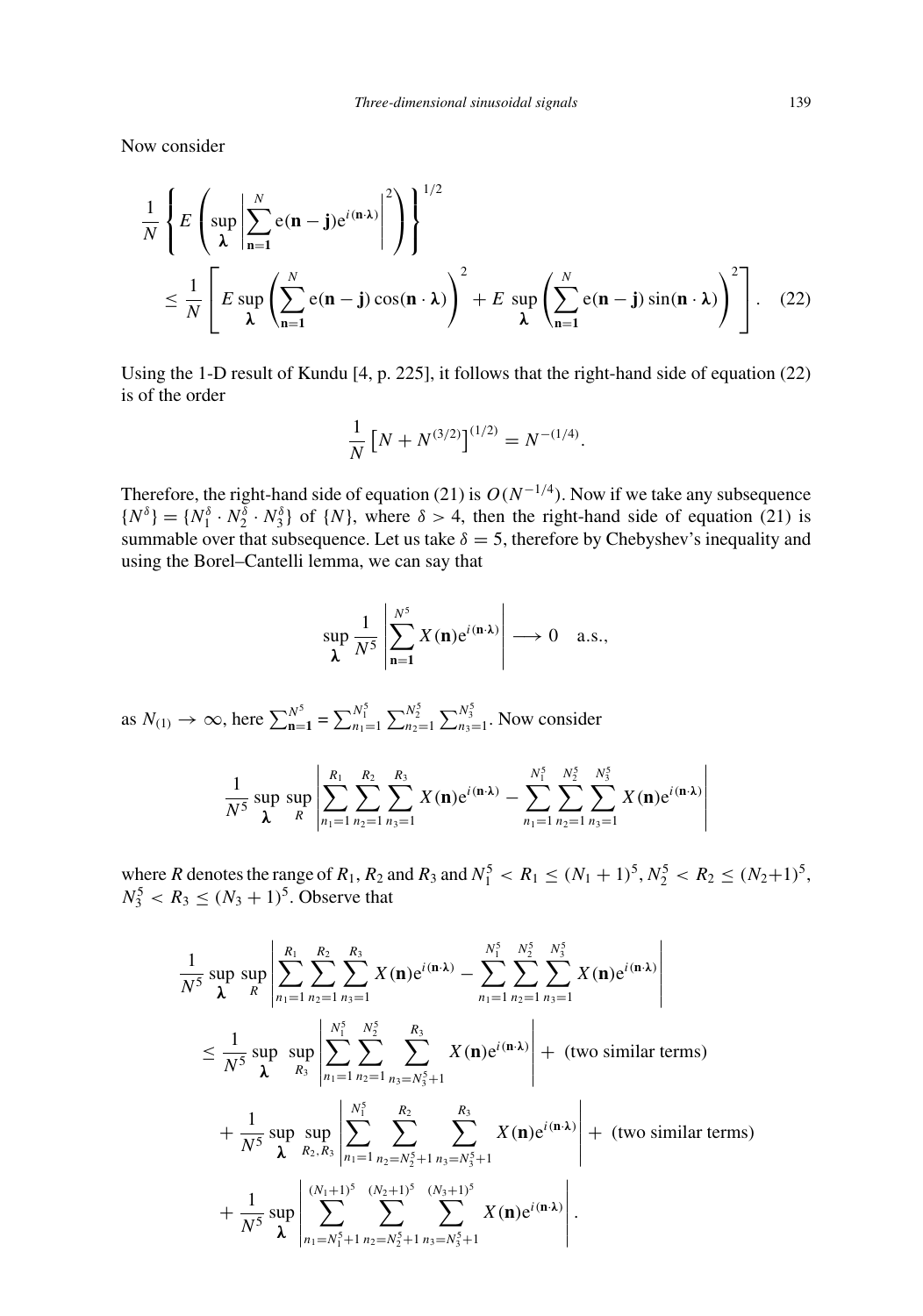Now consider

$$
\frac{1}{N^5} \sup_{\lambda} \sup_{R_3} \left| \sum_{n_1=1}^{N_1^5} \sum_{n_2=1}^{N_2^5} \sum_{n_3=N_3^5+1}^{R_3} X(\mathbf{n}) e^{i(\mathbf{n} \cdot \lambda)} \right|
$$
  

$$
\leq \frac{1}{N_3^5} \sup_{N_3 < R_3 \leq (N_3+1)^5} \sum_{n_3=N_3^5+1}^{R_3} |Y(n_3)| \leq \frac{1}{N_3^5} \sum_{n_3=N_3^5+1}^{(N_3+1)^5} |Y(n_3)|,
$$

where

$$
|Y(n_3)| = \sup_{\lambda_1, \lambda_2} \left| \frac{1}{(N_1 N_2)^5} \sum_{n_1=1}^{N_1^5} \sum_{n_2=1}^{N_2^5} X(\mathbf{n}) e^{i(n_1 \lambda_1 + n_2 \lambda_2)} \right|.
$$

From Kundu and Nandi [21], it follows that  $E|Y(n_3)| = O(N_1N_2)^{-(5/4)}$ , therefore

$$
E\left(\frac{1}{N_3^5}\sum_{n_3=N_3^5+1}^{(N_3+1)^5}|Y(n_3)|\right)\leq O\left((N_1N_2)^{-(5/4)}N_3^{-2}\right).
$$

Using the Borel–Cantelli lemma, it implies that

$$
\frac{1}{N^5} \sup_{\lambda} \sup_{R_3} \left| \sum_{n_1=1}^{N_1^5} \sum_{n_2=1}^{N_2^5} \sum_{n_3=N_3^5+1}^{R_3} X(\mathbf{n}) e^{i(\mathbf{n} \cdot \lambda)} \right| \longrightarrow 0 \quad \text{a.s.}
$$

Now consider the term

$$
\frac{1}{N^5}\sup_{\lambda}\sup_{R_2,R_3}\left|\sum_{n_1=1}^{N_1^5}\sum_{n_2=N_2^5+1}^{R_2}\sum_{n_3=N_3^5+1}^{R_3}X(\mathbf{n})e^{i(\mathbf{n}\cdot\lambda)}\right|\leq \frac{1}{N_2^5}\sum_{n_2=N_2^5+1}^{(N_2+1)^5}|Z(n_2)|,
$$

where

$$
|Z(n_2)| = \frac{1}{N_1^5 N_3^5} \sup_{\lambda_1, \lambda_3} \sup_{N_3 < R_3 \le (N_3+1)^5} \left| \sum_{n_1=1}^{N_1^5} \sum_{n_3=N_3^5+1}^{R_3} X(\mathbf{n}) e^{i(n_1\lambda_1+n_3\lambda_3)} \right|.
$$

 $\overline{1}$ 

It is observed in Kundu and Nandi [21] that

$$
E(|Z(n_2)|) \le O(N_1^{-(5/4)}N_3^{-2}),
$$

therefore

$$
E\left(\frac{1}{N_2^5}\sum_{n_2=N_2^5+1}^{(N_2+1)^5}|Z(n_2)|\right)\leq O(N_1^{-(5/4)}(N_2N_3)^{-2}).
$$

Again using the Borel–Cantelli lemma, it implies that

 $\overline{1}$ 

$$
\frac{1}{N^5} \sup_{\lambda} \sup_{R_2, R_3} \left| \sum_{n_1=1}^{N_1^5} \sum_{n_2=N_2^5+1}^{R_2} \sum_{n_3=N_3^5+1}^{R_3} X(\mathbf{n}) e^{i(\mathbf{n} \cdot \lambda)} \right| \longrightarrow 0 \text{ a.s.}
$$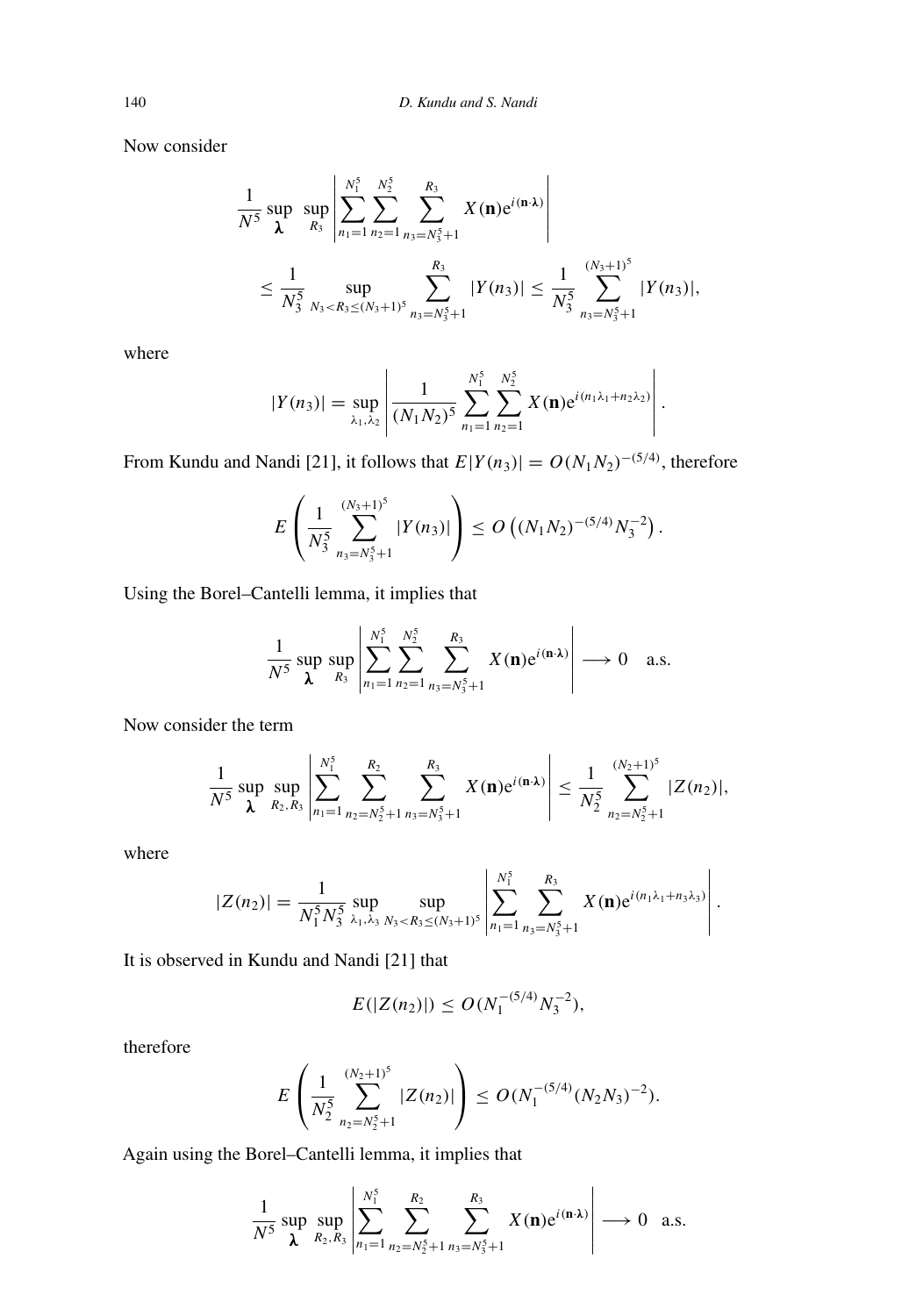Then, the term

$$
\frac{1}{N^5} \sup_{\lambda} \left| \sum_{n_1=N_1^5+1}^{(N_1+1)^5} \sum_{n_2=N_2^5+1}^{(N_2+1)^5} \sum_{n_3=N_3^5+1}^{(N_3+1)^5} X(\mathbf{n}) e^{i(\mathbf{n}\cdot\lambda)} \right| \le \frac{1}{N^5} \sum_{n_1=N_1^5+1}^{(N_1+1)^5} \sum_{n_2=N_2^5+1}^{(N_2+1)^5} \sum_{n_3=N_3^5+1}^{(N_3+1)^5} |X(\mathbf{n})|.
$$
 (23)

As the mean-squared errors of the right-hand side of equation (23) is of the order O*((N*1*N*2*N*3*)*−2*)*, it also converges to zero using the Borel–Cantelli lemma and that proves the lemma.

Following the proof of Lemma 2, it can be shown that as  $N_{(1)} \rightarrow \infty$ ,

$$
\sup_{\lambda} \left| \frac{1}{N_1^{k_1+1} N_2^{k_2+1} N_3^{k_3+1}} \sum_{n=1}^N n_1^{k_1} n_2^{k_2} n_3^{k_3} X(n) e^{i(n \cdot \lambda)} \right| \longrightarrow 0 \quad \text{a.s.}
$$
 (24)

for  $k_j = 1, 2, ...$  and  $j = 1, 2, 3$ .

Note that Lemma 2 is a very strong result. It extends several 1-D and 2-D results to the 3-D case.

*Proof of Theorem 1* Note that

$$
\frac{1}{N} (Q_N(\theta) - Q_N(\theta^0)) = \frac{1}{N} \sum_{n=1}^N (\mu(\theta^0) - \mu(\theta))^2 + \frac{2}{N} \sum_{n=1}^N X(n) (\mu(\theta^0) - \mu(\theta)).
$$
 (25)

Observe that the second term of the right-hand side of equation (25) converges to zero because of Lemma 2. Therefore, using Lemma 1, to prove the consistency of  $\hat{\theta}$ , it remains to prove that

$$
\liminf_{N_{(1)} \to \infty} \inf_{\boldsymbol{\theta} \in S_{\delta,M}} f(\boldsymbol{\theta}) > 0 \quad \text{a.s.},\tag{26}
$$

where  $f(\theta) = \frac{1}{N} \sum_{n=1}^{N} (\mu(\theta^0) - \mu(\theta))^2$ . Consider the following sets

$$
A_{\delta} = \left\{ \theta : \theta = (A, B, \lambda_1, \lambda_2, \lambda_3), |A - A^0| \ge \delta, |A| \le M, |B| \le M \right\},
$$
  
\n
$$
B_{\delta} = \left\{ \theta : \theta = (A, B, \lambda_1, \lambda_2, \lambda_3), |B - B^0| \ge \delta, |A| \le M, |B| \le M \right\},
$$
  
\n
$$
\Lambda_{k\delta} = \left\{ \theta : \theta = (A, B, \lambda_1, \lambda_2, \lambda_3), |\lambda_k - \lambda_k^0| \ge \delta, |A| \le M, |B| \le M \right\}, \quad k = 1, 2, 3
$$
\n(27)

then  $S_{\delta,M} \subset A_{\delta} \cup B_{\delta} \cup \Lambda_{1\delta} \cup \Lambda_{2\delta} \cup \Lambda_{3\delta}$ . Thus, to prove equation (26), it is enough to prove that

$$
\liminf_{N_{(1)} \to \infty} \inf_{\theta \in R} f(\theta) > 0 \quad \text{a.s.,}
$$
\n(28)

where *R* is any one of the sets defined in equation (27). First suppose  $R = A_{\delta}$ , then

$$
\liminf_{N_{(1)}\to\infty}\inf_{\theta\in A_{\delta}}\frac{1}{N}\sum_{n=1}^{N}(\mu(\theta^{0})-\mu(\theta))^{2}=(A^{0}-A)^{2}\lim_{N_{(1)}\to\infty}\sum_{n=1}^{N}\cos^{2}(\mathbf{n}\cdot\lambda)\geq\frac{\delta^{2}}{2}>0\quad a.s.
$$

Similarly, it can be proved for other sets. This proves the theorem.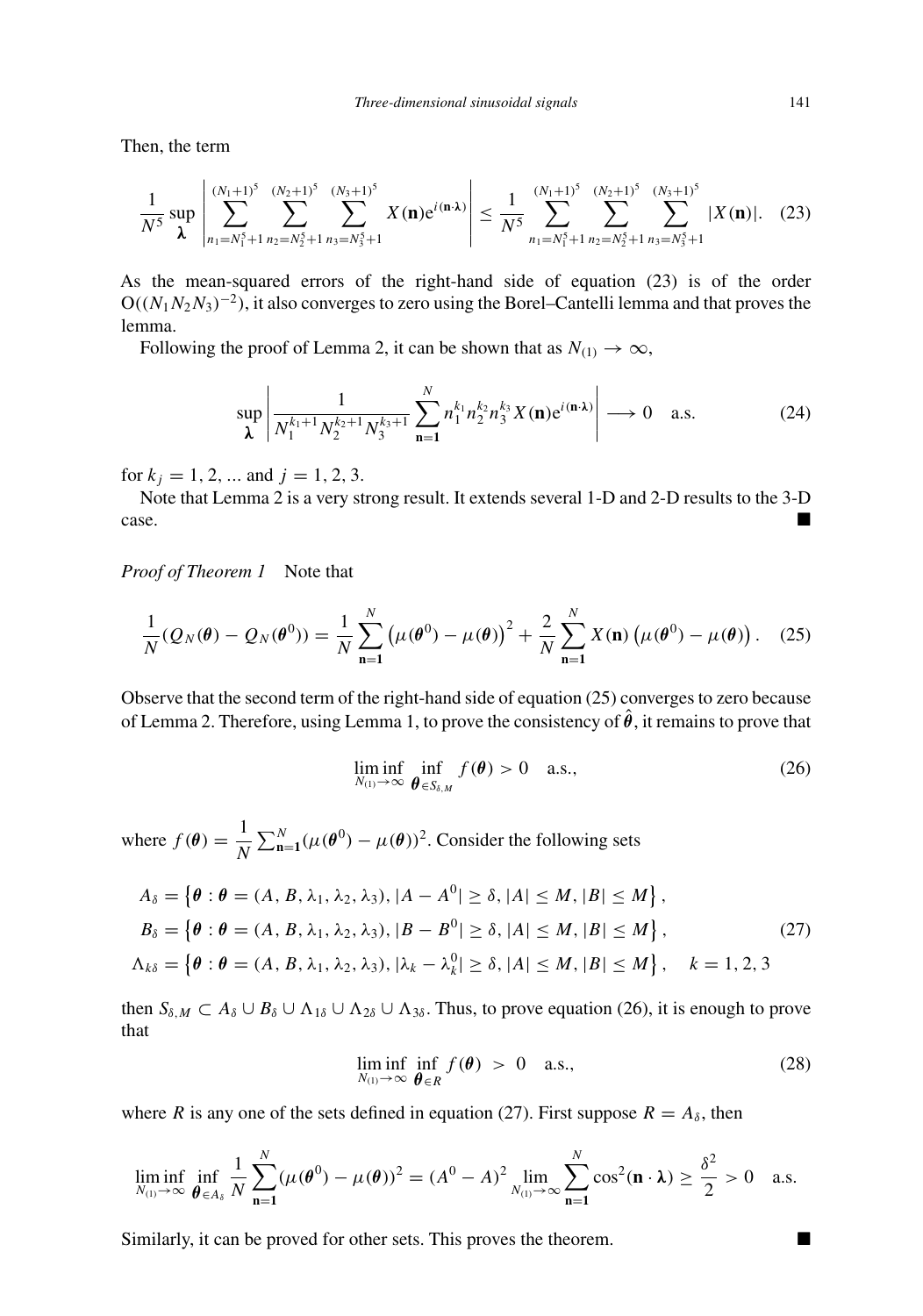## **Appendix B**

To prove Theorem 4, we need the following lemma.

LEMMA 3 *Let us denote*

$$
L_c = \left\{ \lambda = (\lambda_1, \lambda_2, \lambda_3); \lambda_1, \lambda_2, \lambda_3 \in (0, \pi), |\lambda - \lambda^0| > 3c \right\},\,
$$

*for any*  $c > 0$ *. If there exists*  $c > 0$ *, such that* 

$$
\limsup_{N_{(1)}\to\infty}\sup_{\pmb{\lambda}\in L_c}\frac{1}{N}\left[I(\pmb{\lambda})-I(\pmb{\lambda}^0)\right]<0\quad a.s.,
$$

*then*  $\tilde{\lambda} \rightarrow \lambda^0$  *a.s. as*  $N_{(1)} \rightarrow \infty$ .

*Proof of Lemma 3* The proof follows along the same line as Lemma 1 and it is omitted. ■ *Proof of Theorem 4* Consider

$$
\frac{1}{N}\left[I(\lambda) - I(\lambda^{0})\right] = \left[\frac{1}{N}\sum_{n=1}^{N}\left(A^{0}\cos(\mathbf{n}\cdot\lambda^{0}) + B^{0}\sin(\mathbf{n}\cdot\lambda^{0}) + X(\mathbf{n})\right)\cos(\mathbf{n}\cdot\lambda)\right]^{2} + \left[\frac{1}{N}\sum_{n=1}^{N}\left(A^{0}\cos(\mathbf{n}\cdot\lambda^{0}) + B^{0}\sin(\mathbf{n}\cdot\lambda^{0}) + X(\mathbf{n})\right)\sin(\mathbf{n}\cdot\lambda)\right]^{2} - \left[\frac{1}{N}\sum_{n=1}^{N}\left(A^{0}\cos(\mathbf{n}\cdot\lambda^{0}) + B^{0}\sin(\mathbf{n}\cdot\lambda^{0}) + X(\mathbf{n})\right)\cos(\mathbf{n}\cdot\lambda^{0})\right]^{2} - \left[\frac{1}{N}\sum_{n=1}^{N}\left(A^{0}\cos(\mathbf{n}\cdot\lambda^{0}) + B^{0}\sin(\mathbf{n}\cdot\lambda^{0}) + X(\mathbf{n})\right)\sin(\mathbf{n}\cdot\lambda^{0})\right]^{2}.
$$

Let us write  $L_c = L_{1c} \cup L_{2c} \cup L_{3c}$ , where

$$
L_{lc} = \left\{ \lambda = (\lambda_1, \lambda_2, \lambda_3); \lambda_1, \lambda_2, \lambda_3 \in (0, \pi), |\lambda_k - \lambda_k^0| > c \right\}, \quad l = 1, 2, 3.
$$

Now using Lemma 2 and the trigonometric identities, we have for  $L_{lc}$ ,  $l = 1, 2, 3$ ,

$$
\limsup_{N_{(1)} \to \infty} \sup_{\boldsymbol{\lambda} \in L_{lc}} \frac{1}{N} \left[ I(\boldsymbol{\lambda}) - I(\boldsymbol{\lambda}^{0}) \right]
$$
\n
$$
= -\limsup_{N_{(1)} \to \infty} \left\{ \left[ \frac{1}{N} \sum_{n=1}^{N} A^{0} \cos^{2}(\mathbf{n} \cdot \boldsymbol{\lambda}^{0}) \right]^{2} + \left[ \frac{1}{N} \sum_{n=1}^{N} B^{0} \sin^{2}(\mathbf{n} \cdot \boldsymbol{\lambda}^{0}) \right]^{2} \right\}
$$
\n
$$
= -\frac{1}{4} \left( A^{0^{2}} + B^{0^{2}} \right) < 0 \quad \text{a.s.}
$$

Therefore, the result follows using Lemma 3.

LEMMA 5 *Suppose*  $\tilde{\lambda}$  *is the ALSE of*  $\lambda^0$  *and*  $\mathbf{D}_1 = diag\left\{N_1^{-1}, N_2^{-1}, N_3^{-1}\right\}$ *, then*  $(\tilde{\lambda} - \lambda^0) \mathbf{D}_1^{-1} \longrightarrow \mathbf{0}$  a.s.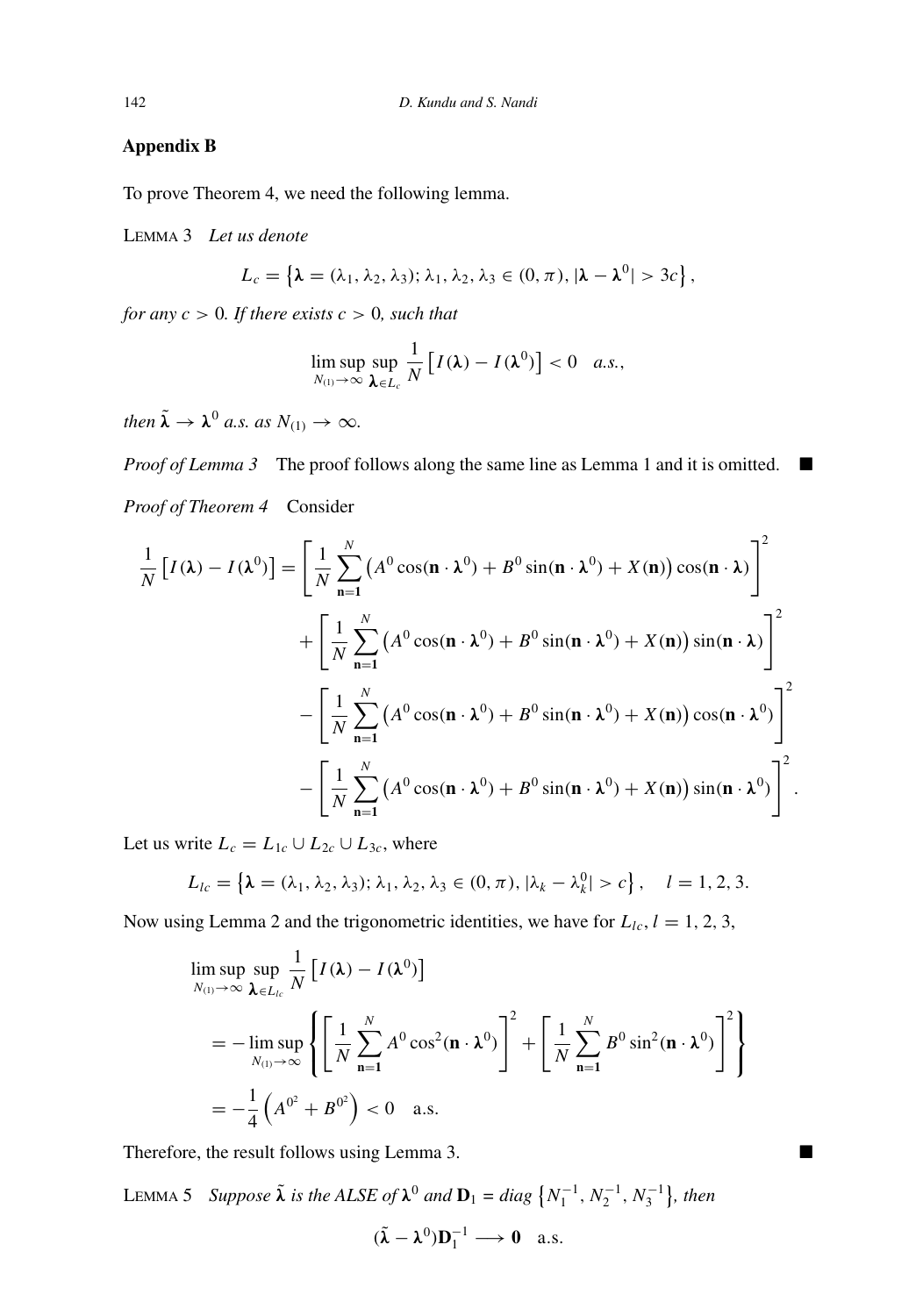*Proof of Lemma 5* Let us denote the  $1 \times 3$  first derivative vector of  $I(\lambda)$  by  $I'(\lambda)$  and the  $3 \times 3$  second derivative matrix by  $I''(\lambda)$ . The multivariate Taylor series expansion of  $I'(\lambda)$ around *λ*<sup>0</sup> yields

$$
\mathbf{I}'(\tilde{\lambda}) - \mathbf{I}'(\lambda^0) = (\tilde{\lambda} - \lambda^0) \mathbf{I}''(\bar{\lambda}),
$$

where  $\bar{\lambda}$  is a point between  $\tilde{\lambda}$  and  $\lambda^0$ . As  $\mathbf{I}'(\tilde{\lambda}) = \mathbf{0}$ , we have

$$
(\tilde{\boldsymbol{\lambda}} - \boldsymbol{\lambda}^0) \, \mathbf{D}_1^{-1} = -\left[\frac{1}{N} \mathbf{I}'(\boldsymbol{\lambda}^0) \mathbf{D}_1\right] \left[\frac{1}{N} \mathbf{D}_1 \mathbf{I}''(\bar{\boldsymbol{\lambda}}) \mathbf{D}_1\right]^{-1}
$$

Let us consider the different elements of  $(1/N)I'(\lambda^0)D_1$ . Note that the *k*th element is

$$
\frac{1}{N_k \cdot N} \frac{\partial \mathbf{I}(\lambda^0)}{\partial \lambda_k} = \frac{2}{N_k \cdot N^2} \left[ \sum_{n=1}^N y(n) \cos(n \cdot \lambda^0) \right] \cdot \left[ -\sum_{n=1}^N n_k y(n) \sin(n \cdot \lambda^0) \right]
$$
  
+ 
$$
\frac{2}{N_k \cdot N^2} \left[ \sum_{n=1}^N y(n) \sin(n \cdot \lambda^0) \right] \cdot \left[ \sum_{n=1}^N n_k y(n) \cos(n \cdot \lambda^0) \right]
$$
  
= 
$$
-2 \left[ \frac{1}{N} \sum_{n=1}^N \left( A^0 \cos(n \cdot \lambda^0) + B^0 \sin(n \cdot \lambda^0) + X(n) \right) \cos(n \cdot \lambda^0) \right]
$$
  

$$
\times \left[ \frac{1}{N_k N} \sum_{n=1}^N n_k \left( A^0 \cos(n \cdot \lambda^0) + B^0 \sin(n \cdot \lambda^0) + X(n) \right) \sin(n \cdot \lambda^0) \right]
$$
  
+ 
$$
2 \left[ \frac{1}{N} \sum_{n=1}^N \left( A^0 \cos(n \cdot \lambda^0) + B^0 \sin(n \cdot \lambda^0) + X(n) \right) \sin(n \cdot \lambda^0) \right]
$$
  

$$
\times \left[ \frac{1}{N_k N} \sum_{n=1}^N n_k \left( A^0 \cos(n \cdot \lambda^0) + B^0 \sin(n \cdot \lambda^0) + X(n) \right) \cos(n \cdot \lambda^0) \right]
$$
  

$$
\rightarrow -2 \left( \frac{1}{2} A^0 \right) \times \left( \frac{1}{4} B^0 \right) + 2 \left( \frac{1}{2} B^0 \right) \times \left( \frac{1}{4} A^0 \right) = 0, \quad k = 1, 2, 3.
$$

Thus  $(1/N)I'(\lambda^0)D_1 \rightarrow 0$ , almost surely. In a similar way, it can be shown that  $[(1/N)\mathbf{D}_1\mathbf{I}''(\bar{\boldsymbol{\lambda}})\mathbf{D}_1] \rightarrow (1/24)\left(A^{0^2}+B^{0^2}\right)\mathbf{I}$ , therefore the result follows.

*Proof of Theorem 5* Note that

$$
\tilde{A} = \frac{2}{N} \sum_{n=1}^{N} \left( A^0 \cos(\mathbf{n} \cdot \mathbf{\lambda}^0) + B^0 \sin(\mathbf{n} \cdot \mathbf{\lambda}^0) + X(\mathbf{n}) \right) \cos(\mathbf{n} \cdot \tilde{\mathbf{\lambda}}). \tag{29}
$$

Using Lemma 2, it follows that as  $N_{(1)} \rightarrow \infty$ 

$$
\frac{2}{N}\sum_{n=1}^{N}X(n)\cos(n\cdot\tilde{\lambda})\longrightarrow 0 \quad \text{a.s.}
$$

Expanding  $cos(\mathbf{n} \cdot \tilde{\lambda})$  around the point  $\mathbf{n} \cdot \lambda^0$  by Taylor series and using Lemma 5, it follows that as  $N_{(1)} \rightarrow \infty$ 

$$
\frac{2}{N}\sum_{n=1}^N A^0 \cos(n \cdot \lambda^0) \cos(n \cdot \tilde{\lambda}) \longrightarrow A^0, \quad \text{a.s.}
$$

*.*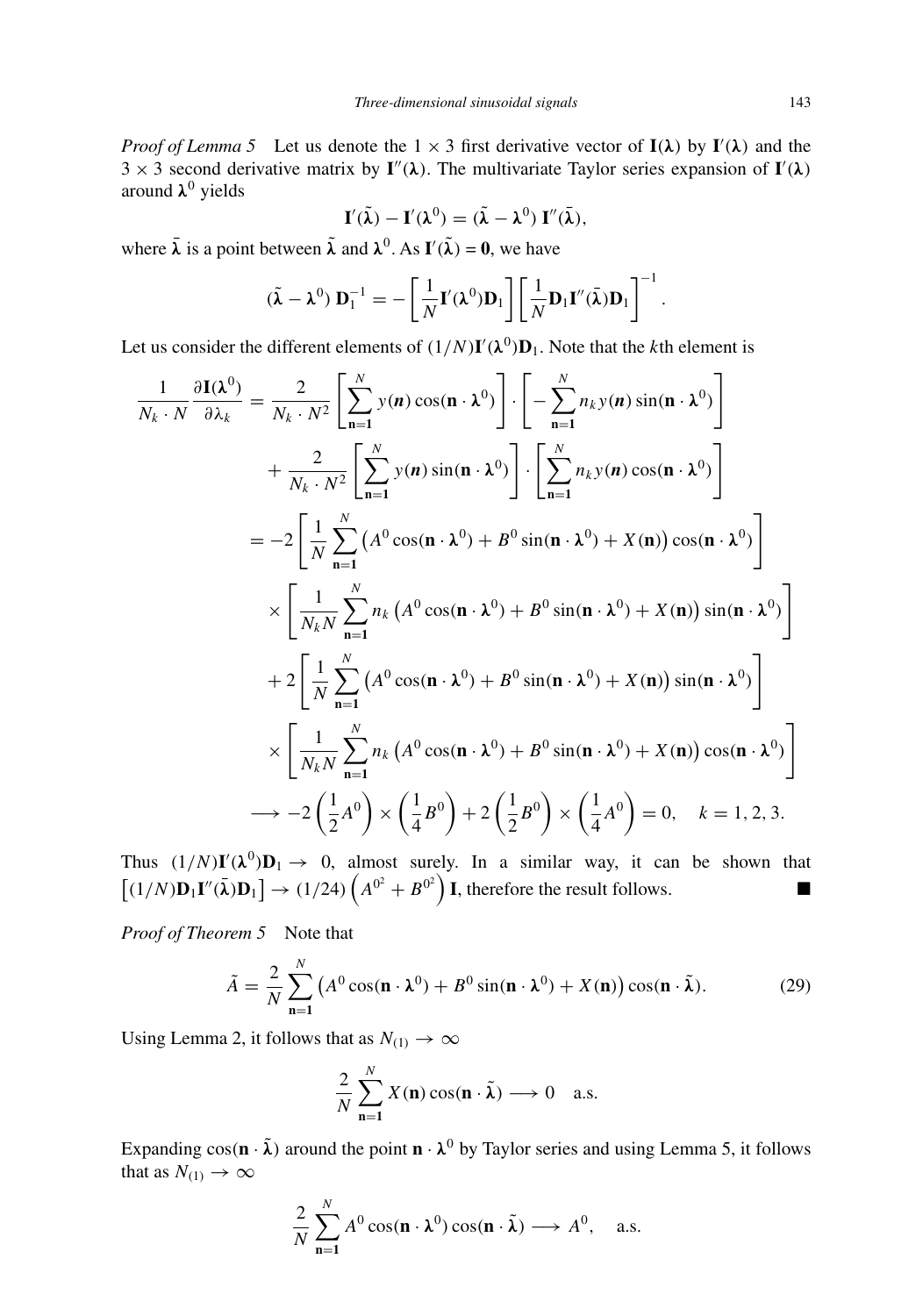and

$$
\frac{2}{N}\sum_{n=1}^{N} A^0 \sin(n \cdot \lambda^0) \cos(n \cdot \tilde{\lambda}) \longrightarrow 0, \quad \text{a.s.}
$$

Similarly, it can be shown that  $\tilde{B} \to B^0$  almost surely, therefore the result follows. *Proof of Theorem 6* Observe that

$$
\frac{1}{N}Q_N(\theta) = \frac{1}{N} \sum_{n=1}^N y(n)^2 - \frac{2}{N} \sum_{n=1}^N y(n) (A \cos(n \cdot \lambda) + B \sin(n \cdot \lambda))
$$

$$
+ \frac{1}{N} \sum_{n=1}^N (A \cos(n \cdot \lambda) + B \sin(n \cdot \lambda))^2
$$

$$
= \frac{1}{N} \sum_{n=1}^N y(n)^2 - \frac{1}{N} J_N(\theta) + O\left(\frac{1}{N}\right),
$$

where

$$
\frac{1}{N}J_N(\boldsymbol{\theta}) = \frac{2}{N}\sum_{n=1}^N y(\mathbf{n}) (A\cos(\mathbf{n}\cdot\lambda) + B\sin(\mathbf{n}\cdot\lambda)) - \frac{1}{2}(A^2 + B^2).
$$

Let us denote

$$
\frac{1}{N}J'_{N}(\boldsymbol{\theta})=\left(\frac{1}{N}\frac{\partial J_{N}(\boldsymbol{\theta})}{\partial A},\frac{1}{N}\frac{\partial J_{N}(\boldsymbol{\theta})}{\partial B},\frac{1}{N}\frac{\partial J_{N}(\boldsymbol{\theta})}{\partial \lambda_{1}},\frac{1}{N}\frac{\partial J_{N}(\boldsymbol{\theta})}{\partial \lambda_{2}},\frac{1}{N}\frac{\partial J_{N}(\boldsymbol{\theta})}{\partial \lambda_{3}}\right).
$$

After some calculations, it can be seen that

$$
\frac{1}{N} \frac{\partial J_N(\theta^0)}{\partial A} = \frac{2}{N} \sum_{n=1}^N X(n) \cos(n \cdot \lambda^0) + O\left(\frac{1}{N}\right)
$$
\n
$$
\frac{1}{N} \frac{\partial J_N(\theta^0)}{\partial B} = \frac{2}{N} \sum_{n=1}^N X(n) \sin(n \cdot \lambda^0) + O\left(\frac{1}{N}\right)
$$
\n
$$
\frac{1}{N} \frac{\partial J_N(\theta^0)}{\partial \lambda_k} = \frac{2}{N} \sum_{n=1}^N n_k X(n) \left(-A^0 \sin(n \cdot \lambda^0) + B^0 \cos(n \cdot \lambda^0)\right) + O\left(\frac{1}{N_k}\right),
$$
\nfor  $k = 1, 2, 3$ .

Therefore,

$$
Q'_{N}(\boldsymbol{\theta}^{0}) = -J'_{N}(\boldsymbol{\theta}^{0}) + \begin{bmatrix} O(1) \\ O(1) \\ O(N_{2}N_{3}) \\ O(N_{1}N_{3}) \\ O(N_{1}N_{2}) \end{bmatrix}.
$$
 (31)

Observe that  $\theta$  that maximizes  $J_N(\theta)$  is the same as the ALSE of  $\theta^0$ . Now similar to equation (8), we have the following:

$$
(\tilde{\boldsymbol{\theta}} - \boldsymbol{\theta}^0) \mathbf{D}^{-1} = -[J_N'(\boldsymbol{\theta}^0) \mathbf{D}][\mathbf{D}J''(\bar{\boldsymbol{\theta}}) \mathbf{D}]^{-1}.
$$
 (32)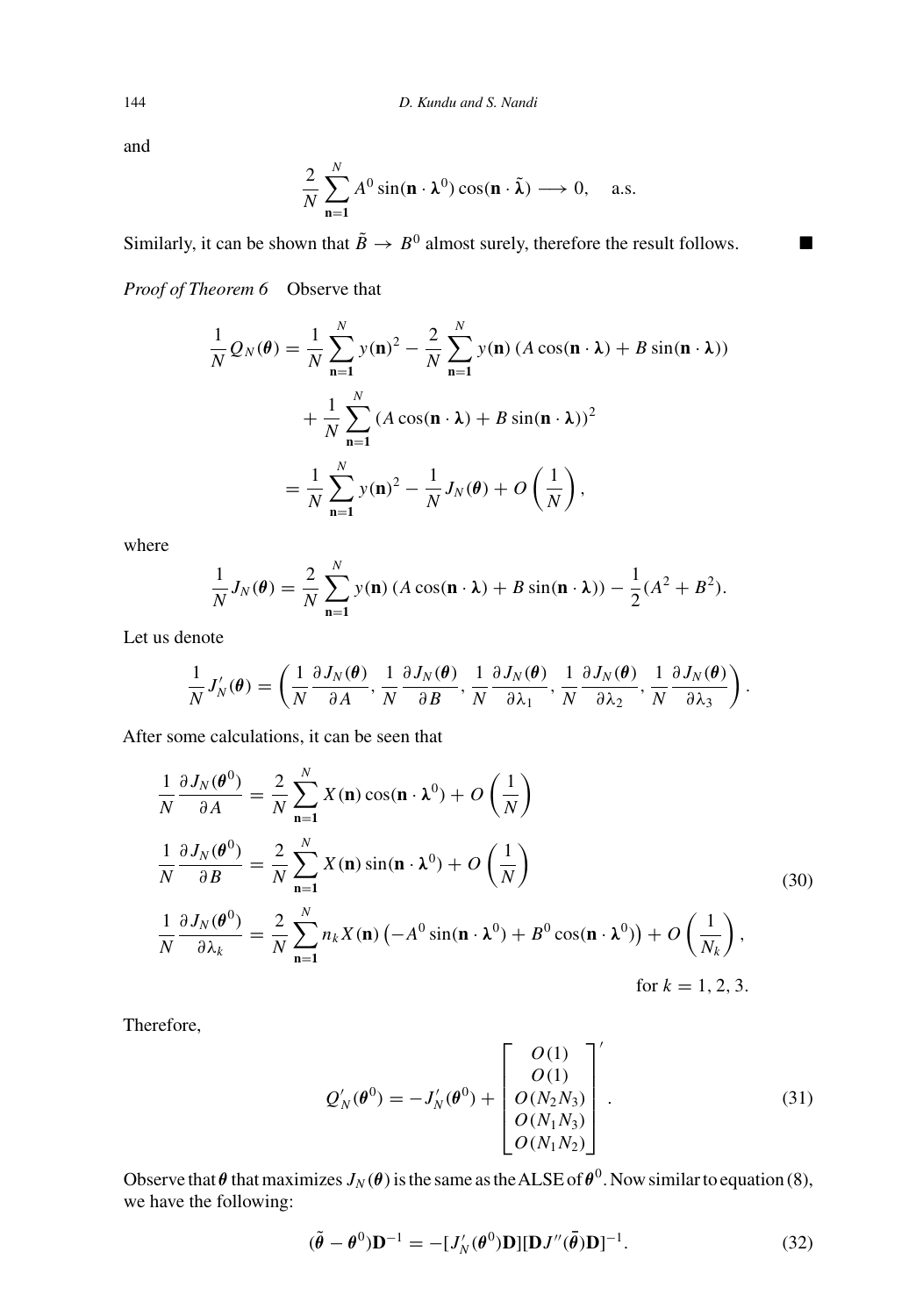Therefore, using equations (31) and (8), equation (32) can be written as

$$
(\tilde{\boldsymbol{\theta}} - \boldsymbol{\theta}^0)\mathbf{D}^{-1} = \begin{bmatrix} O(1) \\ O(1) \\ O(N_2N_3) \\ O(N_1N_3) \\ O(N_1N_2) \end{bmatrix} \mathbf{D} \begin{bmatrix} \mathbf{D}J''_N(\bar{\boldsymbol{\theta}})\mathbf{D} \end{bmatrix}^{-1}
$$
(33)

$$
= \begin{bmatrix} -(\hat{\boldsymbol{\theta}} - \boldsymbol{\theta}^{0})\mathbf{D}^{-1}[\mathbf{D}\mathcal{Q}_{N}''(\vec{\boldsymbol{\theta}})\mathbf{D}] + \begin{bmatrix} O(1) \\ O(1) \\ O(N_{2}N_{3}) \\ O(N_{1}N_{3}) \\ O(N_{1}N_{2}) \end{bmatrix} \mathbf{D} \end{bmatrix} [\mathbf{D}J_{N}''(\vec{\boldsymbol{\theta}})\mathbf{D}]^{-1}.
$$
 (34)

As

$$
\lim_{N_{(1)} \to \infty} [\mathbf{D} J_N''(\bar{\boldsymbol{\theta}}) \mathbf{D}] = \lim_{N_{(1)} \to \infty} [\mathbf{D} J_N''(\boldsymbol{\theta}^0) \mathbf{D}] = -\lim_{N_{(1)} \to \infty} [\mathbf{D} Q_N''(\bar{\boldsymbol{\theta}}) \mathbf{D}]
$$

$$
= -\lim_{N_{(1)} \to \infty} [\mathbf{D} Q_N''(\boldsymbol{\theta}^0) \mathbf{D}] = -\Sigma
$$

and

$$
\lim_{N_{(1)} \to \infty} \left[ \begin{array}{c} O(1) \\ O(1) \\ O(N_2N_3) \\ O(N_1N_3) \\ O(N_1N_2) \end{array} \right]^{\prime} \mathbf{D} = \mathbf{0},
$$

it follows that the  $(\tilde{\theta} - \theta^0)\mathbf{D}^{-1}$  and  $(\hat{\theta} - \theta^0)\mathbf{D}^{-1}$  have the same asymptotic distributions. ■

## **Appendix C**

## *Modification of Lemma 2*

LEMMA  $2^*$  *Let*  $\{X(\mathbf{n}); n_1, \ldots, n_m\}$  *be a stationary random field satisfying Assumption 3, then as*  $N_{(1)} \rightarrow \infty$ 

$$
\sup_{\lambda} \frac{1}{N} \left| \sum_{n=1}^{N} X(n) e^{i(n \cdot \lambda)} \right| \longrightarrow 0 \quad a.s
$$

*Proof of Lemma*  $2^*$  Proof of Lemma  $2^*$  goes along the same line as that of Lemma 2 except at the last stage, where we need to prove

$$
\frac{1}{N^5} \sup_{\lambda} \sup_{R} \left| \sum_{n_1=1}^{R_1} \cdots \sum_{n_m=1}^{R_m} X(\mathbf{n}) e^{i(\mathbf{n} \cdot \lambda)} - \sum_{n_1=1}^{N_1^5} \cdots \sum_{n_m=1}^{N_m^5} X(\mathbf{n}) e^{i(\mathbf{n} \cdot \lambda)} \right| \longrightarrow 0 \quad \text{a.s.}
$$
 (35)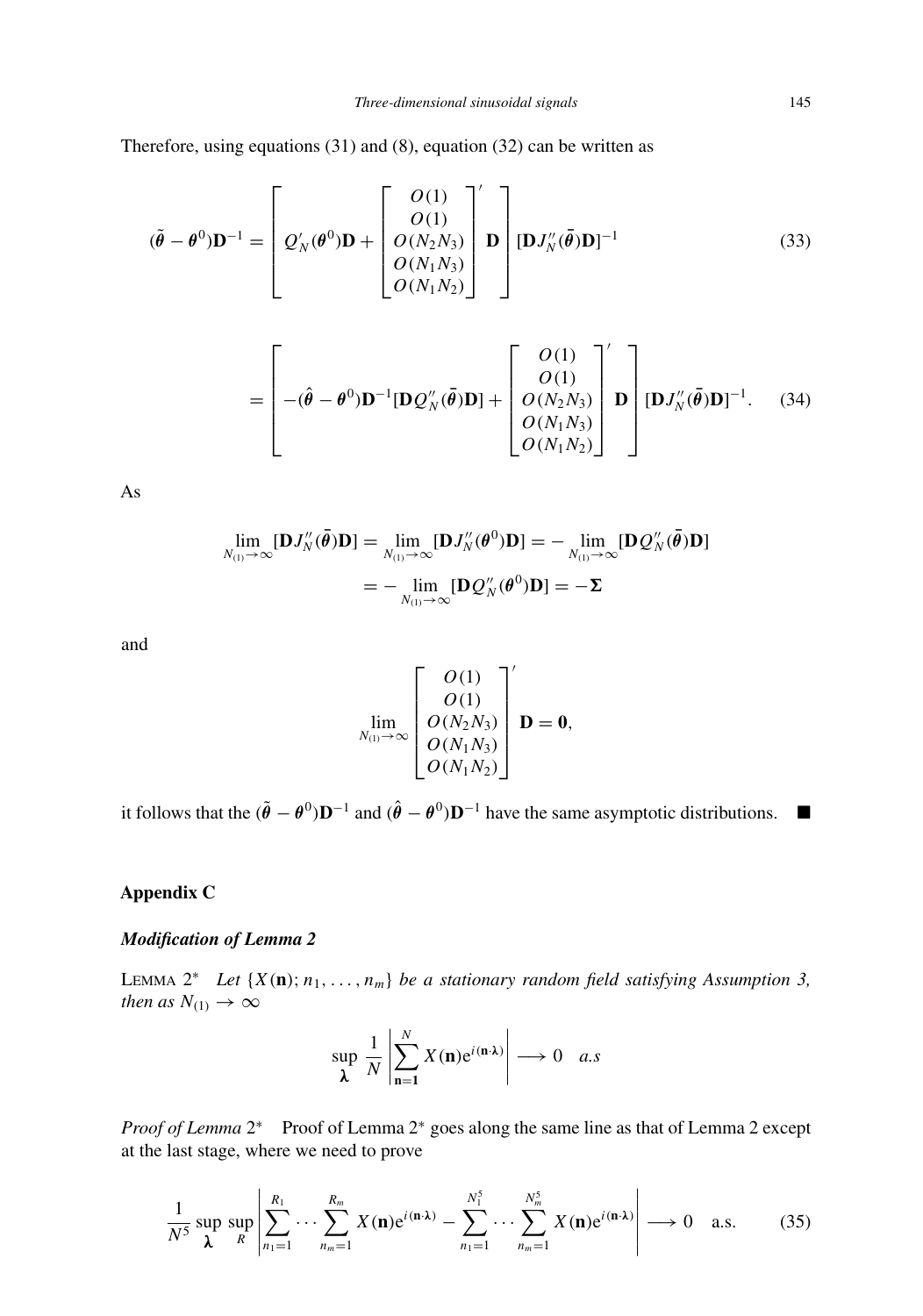Here, *R* denotes the range of  $R_1, ..., R_m$  and  $N_1^5 < R_1 \leq (N_1 + 1)^5, ..., N_m^5 < R_m \leq (N_m + 1)^5$ 1*)*5. Observe that

$$
\frac{1}{N^5} \sup_{\lambda} \sup_{R} \sup_{R} \left| \sum_{n_1=1}^{R_1} \cdots \sum_{n_m=1}^{R_m} X(\mathbf{n}) e^{i(\mathbf{n} \cdot \lambda)} - \sum_{n_1=1}^{N_1^5} \cdots \sum_{n_m=1}^{N_m^5} X(\mathbf{n}) e^{i(\mathbf{n} \cdot \lambda)} \right|
$$
\n
$$
\leq \frac{1}{N^5} \sup_{\lambda} \sup_{R_m} \sup_{n_1=1} \left| \sum_{n_1=1}^{N_1^5} \cdots \sum_{n_m=1}^{N_{m-1}^5} \sum_{n_m=N_m^5+1}^{R_m} X(\mathbf{n}) e^{i(\mathbf{n} \cdot \lambda)} \right| \left[ \binom{m}{1} \text{ additive terms like this} \right]
$$
\n
$$
+ \frac{1}{N^5} \sup_{\lambda} \sup_{R_{m-1}R_m} \left| \sum_{n_1=1}^{N_1^5} \cdots \sum_{n_{m-2}=1}^{N_{m-2}^5} \sum_{n_{m-1}=N_{m-1}^5+1}^{R_m} \sum_{n_m=N_m^5+1}^{R_m} X(\mathbf{n}) e^{i(\mathbf{n} \cdot \lambda)} \right|
$$
\n
$$
\times \left[ \binom{m}{2} \text{ additive terms like this} \right]
$$
\n
$$
+ \cdots + \frac{1}{N^5} \sup_{\lambda} \sup_{R_2...R_m} \left| \sum_{n_1=1}^{N_1^5} \sum_{n_2=N_2^5+1}^{R_2} \cdots \sum_{n_m=N_m^5+1}^{R_m} X(\mathbf{n}) e^{i(\mathbf{n} \cdot \lambda)} \right|
$$
\n
$$
\times \left[ \binom{m}{m-1} \text{ additive terms like this} \right] + \frac{1}{N^5} \sup_{\lambda} \left| \sum_{n_1=N_1^5+1}^{(N_1+1)^5} \cdots \sum_{n_m=N_m^5+1}^{(N_m+1)^5} X(\mathbf{n}) e^{i(\mathbf{n} \cdot \lambda)} \right|
$$
\n
$$
\leq O\left( (N_1 \ldots N_{m-1})^{-(5/4)} N_m^{-2} \right) + O\left( (N_1 \ldots N_{m-2})^{-(5/4)} (N
$$

The last inequality follows sequentially from 3-D results. Therefore, all the terms converge to zero and that proves the lemma.

*Proof of Theorem* 7 Using Lemma 1 and Lemma 2<sup>∗</sup>, the result follows using the similar approach as Theorem 1.

*Proof of Theorem 8* The proof follows exactly the same way as Theorem 2.

#### **References**

- [1] Hua, Y., 1991, Matrix pencil and multidimensional sinusoids. Proceedings of the Seventh Workshop on Multidimensional Signal Processing, Lake Placid, New York, IEEE Publications, 2.1.
- [2] Liang, X., Tao, R., Zhou, S. and Wang, Y., 2001, Multidimensional real aperture radar imaging. Proceedings of CIE International Conference on Radar, pp. 675–678.
- [3] Chylla, R.A. and Markley, J.L., 1995, Theory and applications of the maximum likelihood principle to NMR parameter estimation of multidimensional NMR data. *Journal of Bimolecular NMR*, **5**, 245–258.
- [4] Kundu, D., 1997, Asymptotic theory of the least squares estimators of sinusoidal signals. *Statistics*, **30**(3), 221–238.
- [5] Fisher, R.A., 1929, Tests of significance in harmonic analysis. *Proceedings of the Royal Society of London, Series A*, **125**, 54–59.
- [6] Hannan, E.J., 1971, Non-linear time series regression. *Journal of the Applied Probability*, **8**, 767–780.
- [7] Hannan, E.J., 1973, The estimation of frequency. *Journal of the Applied Probability*, **10**, 510–519.
- [8] Walker, A.M., 1971, On the estimation of a harmonic components in a time series with stationary residuals. *Biometrika*, **58**, 21–36.
- [9] Kundu, D., 1993, Asymptotic theory of least squares estimators of a particular non-linear regression model. *Statistics and Probability Letters*, **18**(1), 13–17.
- [10] Rice, J.A. and Rosenblatt, M., 1988, On frequency estimation. *Biometrika*, **75**(3), 477–484.
- [11] Stoica, P., 1993, List of references on spectral line analysis. *Signal Processing*, **31**, 329–340.
- [12] Barbieri, M.M. and Barone, P., 1992, A two dimensional Prony's method for Spectral estimation. *IEEE Transactions on Signal Processing*, **40**(11), 2747–2756.